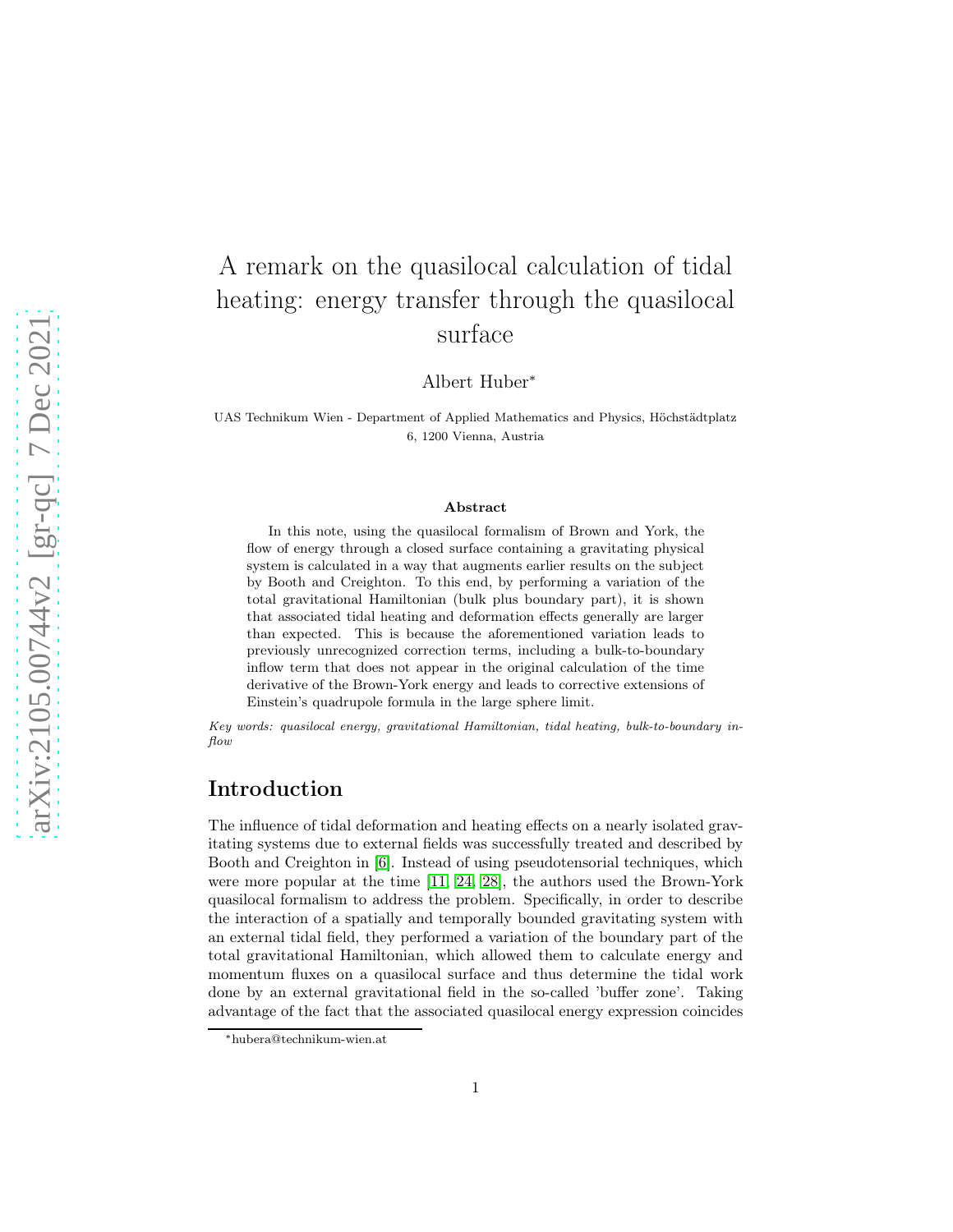with the Arnowitt-Deser-Misner energy at spatial infinity [\[2,](#page-17-2) [8,](#page-17-3) [23\]](#page-18-1) and the Trautman-Bondi-Sachs energy at null infinity [\[4,](#page-17-4) [7,](#page-17-5) [25,](#page-18-2) [29\]](#page-19-1), the authors provided two interesting applications of their formulae.

First, the authors calculated the energy flux due to gravitational waves through a quasilocal surface in the wave zone (near infinity) to obtain the correct mass loss for a system radiating gravitational waves.

Second, the authors calculated the tidal heating of a self-gravitating body interacting with an external tidal field in the local asymptotic reference frame of the body. While this effect typically occurs for arbitrary pairs of bodies moving around each other in non-circular orbits, the example discussed in [\[6\]](#page-17-0) is one that is familiar from the solar system, namely the tidal deformation and associated tidal heating of the Gallilean moon Io by Jupiter, which is generally held responsible for the strong volcanic activity on Jupiter's satellite.

As will be shown in the second section of this work (after a brief overview of the essentials of the considered quasilocal geometric framework in the first section), particularly with respect to the latter application, the analysis of Booth and Creighton can be extended in one particular respect: The mass-energy transfer through the quasilocal surface can alternatively be calculated by varying the total gravitational Hamiltonian (bulk plus boundary parts), which, in contrast to the results originally obtained by the authors, leads to the emergence of correction terms, that is, a confined stress-energy term and a bulkto-boundary inflow term that combines the dynamical degrees of freedom of the bulk with those of the boundary. Although this does not change the validity of the original results of Booth and Creighton (the authors considered a case in which the correction terms become zero), it is nevertheless argued in the present work that especially the latter term must be taken into account in the quasilocal calculation of more violent tidal deformations and heating effects than those treated in [\[6\]](#page-17-0), especially in cases of tidal deformations of celestial bodies revolving in circular motion around each other, where there is considerable mass and/or radiation transfer through the quasilocal surface (possibly due to the collapse of one of the bodies). To illustrate this, a recap of Booth's and Creighton's results on the tidal heating of isolated bodies is given in the third section of this work, followed by a discussion of the extent to which these results are insufficient to describe fluctuations of the interior field of tidally deformed bodies that lead to nonnegligible backreactions to the exterior fields of these objects. In this context, specific ideas from the theory of extended irreversible thermodynamics are used as the basis for the discussion. Apart from that, another comparatively simple geometrical example is discussed, namely the mass-energy inflow through the quasilocal surface of a spatially and temporally bounded gravitating system, caused by gravitoelectromagnetic (GEM) fields. Using this example, it is argued that corrections to the time derivative of the Brown-York mass occur and lead to corrections to the Einstein quadrupole formula in the large sphere limit; corrections that should find application in Einstein-Hilbert gravity not only in the special cases discussed in this paper, but in many cases of interest, including the description of, for example, tidal deformation and tidal heating effects caused by accretion phenomena or merger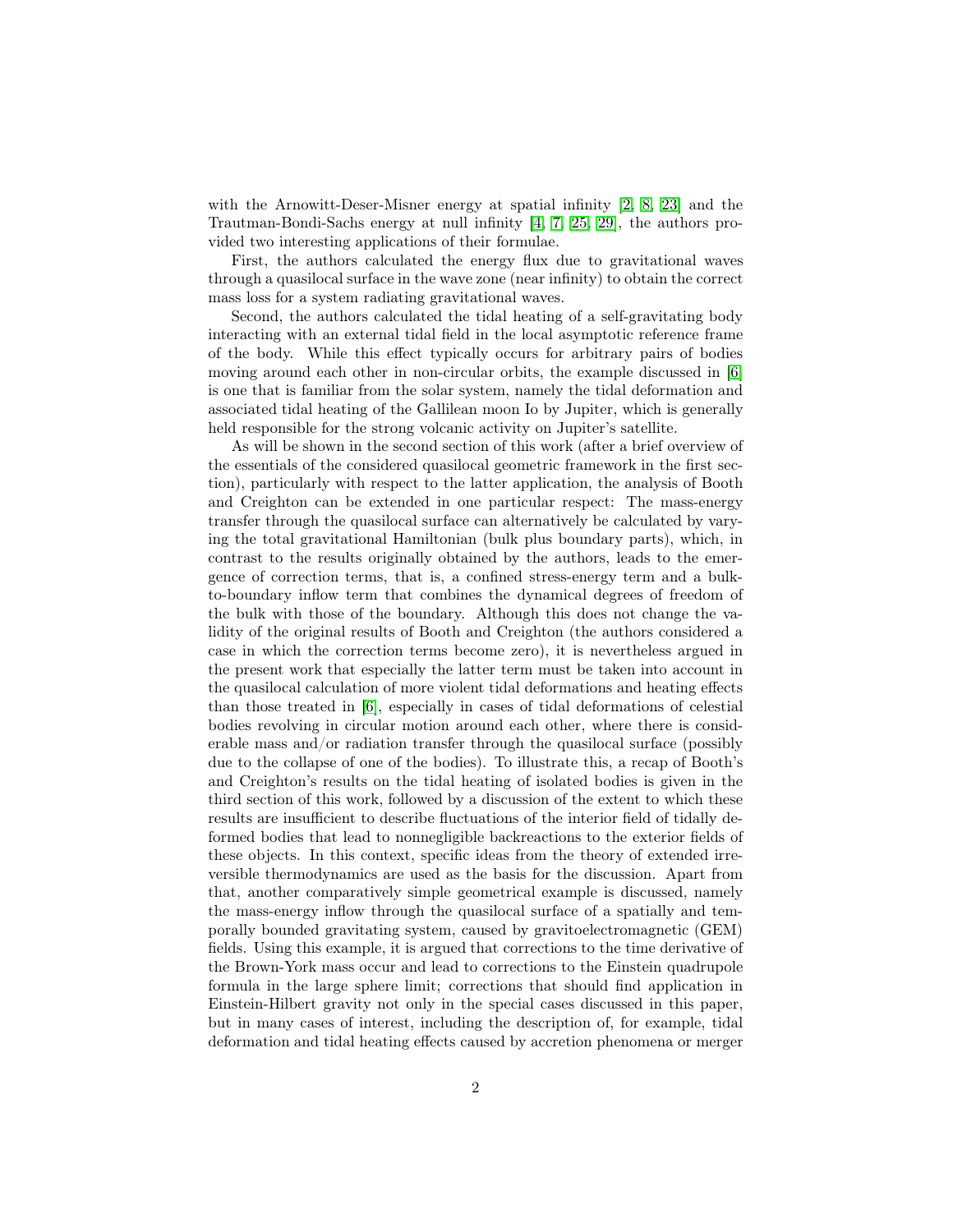processes in relativistic N-body systems.

### 1 Geometric Setting and quasilocal Action

As a prerequisite for later considerations, this section provides a brief introduction to the quasilocal framework discussed in [\[5,](#page-17-6) [6\]](#page-17-0) and review some of the important aspects of the underlying geometric model. To that end, a spacetime  $(\mathcal{M}, g)$  with manifold  $\mathcal{M} = M \cup \partial M$  shall be considered, which is foliated by a family of  $t = const.$ -hypersurfaces  $\{\Sigma_t\}$ . Evolving continuously between two fixed instants of time  $\Sigma_1$  and  $\Sigma_2$ , this spacetime shall be assumed to be temporally and spatially bounded. That is to say, it shall be assumed to be bounded by a timelike hypersurface  $\mathcal B$  in such way that there holds  $\partial M = \Sigma_1 \cup \Sigma_2 \cup \mathcal B$ , where none of the embedded boundary parts shall strictly be assumed to be smooth; however, the timelike portion  $\beta$  shall be assumed to be connected for the sake of simplicity. Moreover, the timelike boundary part shall be assumed to be foliated by a collection of two-surfaces  $\{\Omega_t\}$  such that  $\mathcal{B} = \{\bigcup_t \Omega_t : t_1 \le t \le t_2\}$ . As a result of the fixings made, it is ensured that both spatial boundary parts  $\Sigma_1$ and  $\Sigma_2$  are given in such a way that they contain a pair of two-surfaces  $\Omega_1$  and  $\Omega_2$ , respectively, which bifurcate  $\Sigma_1$  and  $\Sigma_2$  locally.

The worldtube thus obtained divides spacetime into two distinct parts, an interior part  $M$  and an exterior part  $M$ ; and that in such a way that the interior part  $M$  is contained in the Lorentzian manifold  $M$  of an associated ambient spacetime  $(\mathcal{M}, \bar{g})$  such that  $\mathcal{M} \subset \mathcal{M}$  and hence  $\Sigma_1, \Sigma_2, \mathcal{B} \subset \mathcal{M}$ .

Given this specific geometric setting, one can now select a time evolution vector field  $t^a$  which can be decomposed in components perpendicular and parallel to the leaves of the spacelike foliation of the local spacetime  $(\mathcal{M}, g)$ . This means that  $t^a$  can be written - everywhere except at the timelike boundary  $\beta$  in the form  $t^a = Nn^a + N^a$ , where N is the lapse function,  $N^a$  is the shift vector field and  $n^a$  represents a forward-pointing timelike unit vector field orthogonal to the folia of  $(M, g)$ . At the timelike boundary  $\mathcal{B}$ , however, the same vector field must be decomposed alternatively in the form  $t^a = \mathcal{N}v^a + \mathcal{N}^a$ , where  $\mathcal N$  is the boundary lapse function,  $\mathcal{N}^a$  is the boundary shift vector field and  $v^a$  is a forward-pointing timelike unit vector field being orthogonal to  $\Omega_t$  and tangent to  $\beta$ . By the selection of a time flow vector field, a time parameter t can now be fixed by solving the relation  $L_t t = 1$  (according to which  $L_t$  represents the Lie derivative along  $t^a$ ).

Next, it may be assumed that there exists an outward-pointing spacelike unit normal to  $\mathcal{B}$ , henceforth denoted by  $u^a$ , which is usually non-orthogonal to the timelike generator  $n^a$ , but orthogonal to another timelike unit vector field  $v^a$ that is tangent to  $\mathcal{B}$ . At the same time, there is a spacelike vector field  $s^a$  which is orthogonal to the timelike generator  $n^a$ . Due to the non-orthogonality of the two vector fields  $n^a$  and  $u^a$ , there must exist a scalar field  $\eta \equiv u_a n^a$ , which vanishes only for the special case of a timelike boundary which is exactly orthogonal to all leaves of its spacelike foliation. This scalar field also occurs in the relation  $s_a v^a \equiv$  $-\eta$  and in the decomposition relations  $v^a = \lambda (n^a - \eta u^a)$ ,  $s^a = \lambda (u^a + \eta n^a)$  and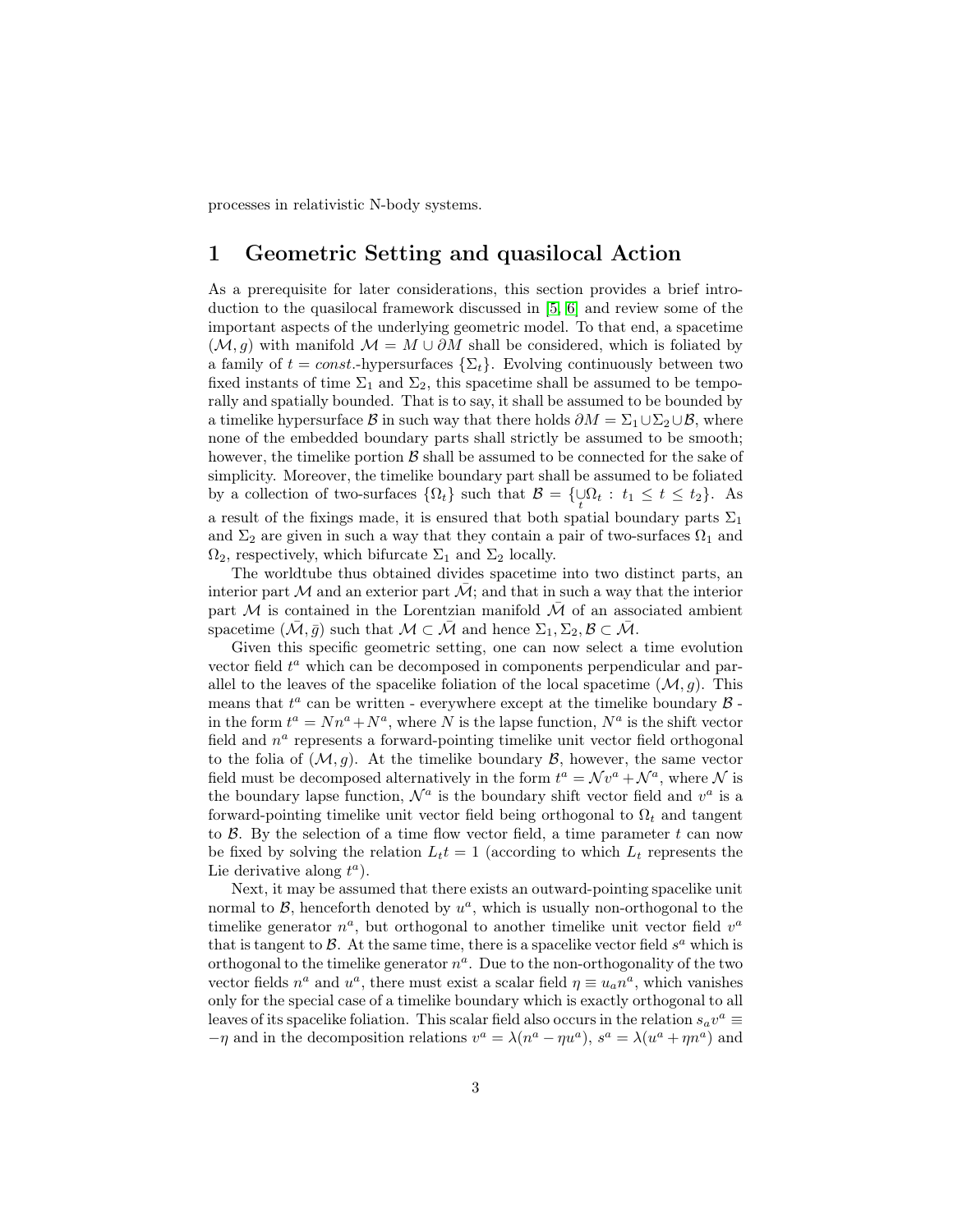$n^a = \lambda (v^a + \eta s^a)$ ,  $u^a = \lambda (s^a - \eta v^a)$ , whose validity follows directly from that of the normalization conditions  $u^a u_a = s^a s_a = -n^a n_a = -v^a v_a = 1$ , where  $\lambda = \frac{1}{\sqrt{1}}$  $\frac{1}{1+\eta^2}$  is a boost parameter. This boost parameter also occurs in the relation  $\mathcal{N} = \lambda N$  between the standard lapse function N and the boundary lapse function  $N$ , which occur in the volume elements of spacetime and that of the embedded spacelike boundary hypersurface, i.e.  $\sqrt{-g} = N\sqrt{h}$  and  $\sqrt{-\gamma} =$  $\mathcal{N}\sqrt{q}$ . These relations, in turn, apply with respect to the determinant of the four-metric  $g_{ab}$  of  $(\mathcal{M}, g)$ , its induced three-metrics  $h_{ab} = g_{ab} + n_a n_b$  on  $\Sigma_t$ and  $\gamma_{ab} = g_{ab} - u_a u_b$  on B and the two-metric  $q_{ab} = g_{ab} + n_a n_b - s_a s_b$  $g_{ab} - u_a u_b + v_a v_b$  that is induced by  $g_{ab}$  on  $\Omega_t$ .

Ultimately, as a byproduct of considering all these definitions, Hayward's quasilocal action [\[14\]](#page-18-3)

$$
S_G[g] = \frac{1}{16\pi} \left( \int_M R\omega_g + 2 \int_{\Sigma_1} \overline{K}\omega_h + 2 \int_{\mathcal{B}} \Theta \omega_\gamma + 2 \int_{\Omega_1} \sinh^{-1} \eta \omega_q \right) \tag{1}
$$

can finally be set up, where, in this context,  $R = g^{ab} R_{ab}$  denotes the Ricci scalar of the spacetime  $(M, g)$  and  $K = h^{ab} K_{ab}$  and  $\Theta = \gamma^{ab} \Theta_{ab}$  term the scalar extrinsic curvatures of the spacelike folia  $\Sigma_t$  and the timelike boundary  $\beta$  of  $(\mathcal{M}, g)$ . Moreover, as can be seen, the different volume elements  $\omega_g := \sqrt{-g}d^4x$ ,  $\omega_h := \sqrt{h}d^3x$ ,  $\omega_\gamma := \sqrt{-\gamma}dt d^2x$  and  $\omega_q := \sqrt{q}d^2x$  enter the definition of this quasilocal action.

Following closely the steps taken in [\[5,](#page-17-6) [8\]](#page-17-3), one finds that Hayward's action can be re-written in a slightly different form. More specfically, using the decomposition relation  $R = (3) R + K_{ab} K^{ab} - K^2 + 2 \nabla_b (Kn^b - a^b)$  for the Ricci scalar, the the Hamiltonian and momentum constraints  $\mathcal{H} = \frac{8\pi}{\sqrt{h}}$  $\frac{\pi}{h}(P_{ab}P^{ab} \frac{1}{2}P^2$ ) –  $\frac{\sqrt{h}}{16\pi}$  (3) R and  $\mathcal{H}_a = -2D_b P_a^b$ , which are defined with respect to the fields  $P^{ab} = \frac{\sqrt{h}}{16\pi} (K^{ab} - h^{ab} K), K_{ab} = \frac{1}{2N} (\dot{h}_{ab} - 2D_{(a} N_{b)})$  and  $\frac{\sqrt{-g}}{16\pi} (K_{ab} K^{ab} - K^2) =$  $P_{ab}\dot{h}^{ab} - \frac{8\pi N}{\sqrt{h}}$  $\frac{N}{h}(P_{ab}P^{ab}-\frac{1}{2}P^2)-2P_{ab}D^aN^b$ , as well as the identities  $k=\lambda(\Theta+\frac{1}{2}P^a)$  $\eta K - a_b u^b + \lambda (v \nabla) \eta$ ,  $Nk - (K_{ab} - Kh_{ab})N^a s^b = \mathcal{N} \mathfrak{K} - \lambda (\mathcal{N} \nabla) \eta - (\mathcal{N} \nabla) v_a u^a$ , in relation to which  $\mathfrak{K} = q^{ab} \mathfrak{K}_{ab} = q^{ab} \nabla_a u_b$  represents the extrinsic curvature of the spacelike intersection surfaces  $\Omega_t$  formed in relation to  $u^a$ , one finds that Hayward's action can be rewritten in the form

$$
S_G[g] = \int dt \int_{\Sigma_t} d^3x [P_{ab}h^{ab} - N\mathcal{H} - \mathcal{H}_a N^a] +
$$
  
+ 
$$
\frac{1}{8\pi} \int dt \int_{\Omega_t} \dot{\omega}_q \sinh^{-1} \eta + \int dt \int_{\Omega_t} d^2x [\mathcal{N}\mathfrak{h} + \mathfrak{h}_a \mathcal{N}^a],
$$
 (2)

where  $\mathfrak{h} = \frac{\sqrt{q}}{8\pi}$  $\frac{\sqrt{q}}{8\pi}$ R,  $\mathfrak{h}_a = -\frac{\sqrt{q}}{8\pi}$  $\frac{\sqrt{q}}{8\pi}u^{c}q_{a}^{b}\nabla_{b}v_{c}$  and the overdot denotes the Lie derivative with respect to  $t^a$ .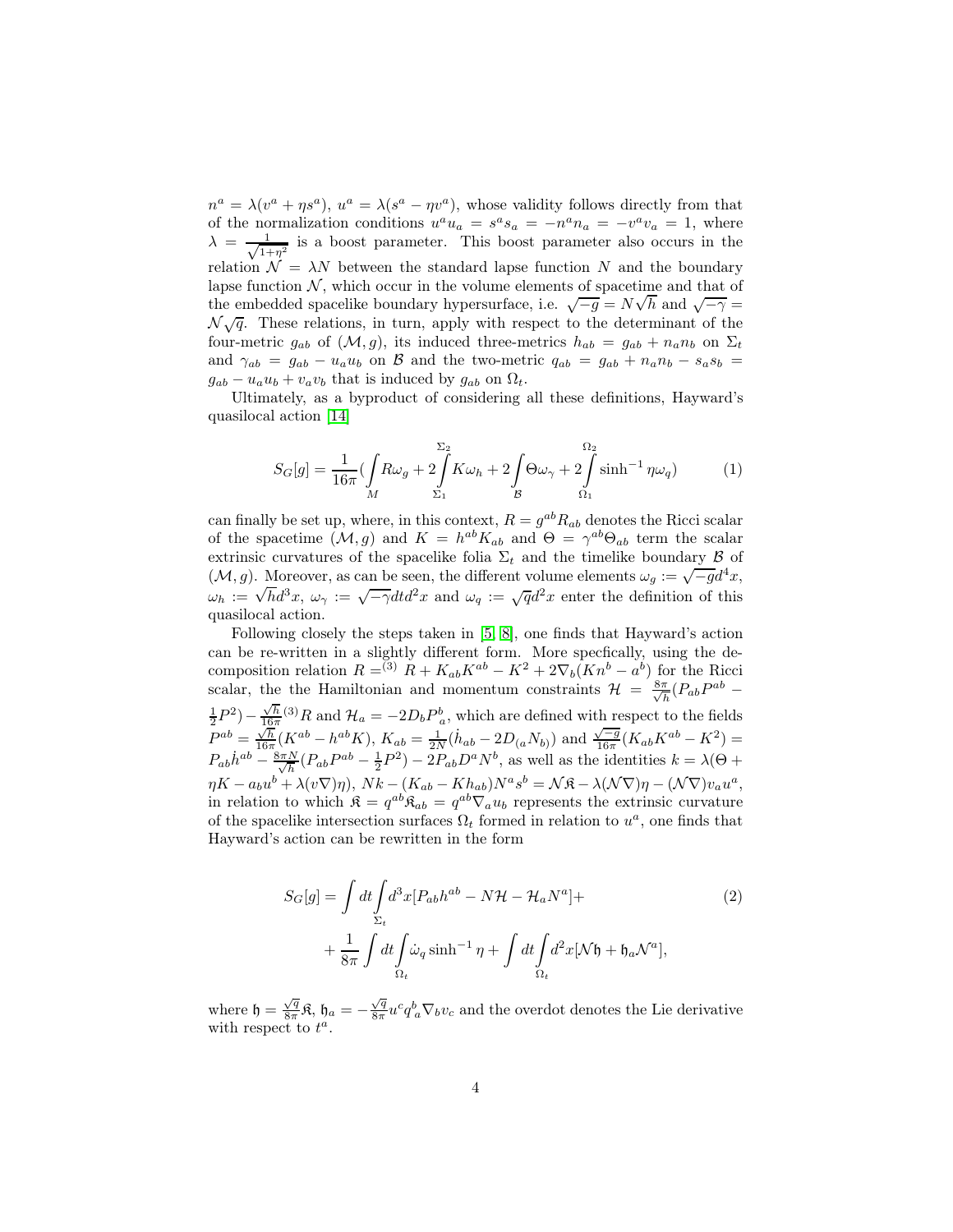As a result of these conversions of Hayward's quasilocal action, the generalized gravitational Hamiltonian

$$
H = \int_{\Sigma_t} (N\mathcal{H} + \mathcal{H}_a N^a) d^3x - \int_{\Omega_t} (\mathcal{N}\mathfrak{h} + \mathfrak{h}_a \mathcal{N}^a) d^2x \tag{3}
$$

is obtained, whose precise form was first determined by Brown and York in the course of their field-theoretical generalization of Hamilton-Jacobi theory [\[8\]](#page-17-3). Given with respect to the canonical variables  $(h^{ab}, P_{ab})$  and  $(\sqrt{q}, \sinh^{-1}\eta)$ , this generalized gravitational Hamiltonian provides a feasible quasilocal description of the total amount of energy-momentum of a gravitational field with spatially and temporally finite dimensions, which represents an alternative to more tra-ditional pseudotensorial descriptions of the subject<sup>[1](#page-4-0)</sup>.

An important characteristic of the given generalized Hamiltonian is the fact that it splits up into a bulk part  $H_{Bulk} = \int$  $\int_{\Sigma_t} (N\mathcal{H} + \mathcal{H}_a N^a) d^3x$  and a boundary part  $H_{Boundary} = -\int$  $\int_{\Omega_t} (\mathcal{N} \mathfrak{h} + \mathfrak{h}_a \mathcal{N}^a) d^2x$ , where, as already indicated, the boundary part  $H_{Boundary}$  coincides in an asymptotically flat spacetime in the so-called large sphere limit with well-known candidates for the total quasilocal stress-energy-momentum of the gravitational field itself - with that of Arnowitt, Deser and Misner at spacelike infinity and that of Bondi and Sachs at null infinity.

Given the exact form of the quasilocal gravitational Hamiltonian (3), the quasilocal charge

$$
E = \int_{\Sigma_t} (N\varepsilon - p_a N^a) \omega_h - \int_{\Omega_t} (N e - j_a N^a) \omega_q \tag{4}
$$

can be derived by using Einstein's equations

$$
G_{ab} = 8\pi T_{ab}.\tag{5}
$$

As may be noted, the quasilocal charge obtained again consists of two parts; a bulk part  $E_{Bulk} = \int$  $\int_{\Sigma_t} (N\varepsilon - p_a N^a) \omega_h$  and a boundary part  $E_{Boundary}$  =  $-\int$  $\int_{\Omega_t} (\mathcal{N}e - j_a \mathcal{N}^a) \omega_q.$ 

This all is of significance in that the results obtained so far form the starting point for Booth and Creighton's quasilocal calculation of tidal heating, which will be briefly discussed in the third and final section of this paper. However, for the analysis of the results of the now upcoming second section of this work, it is important to note that the autors considered only the boundary part of expression (4) as the basis for their quasilocal calculation of tidal heating. More specifically, an important step in their calculation was to determine the temporal

<span id="page-4-0"></span><sup>&</sup>lt;sup>1</sup>For a detailed review, see for instance  $[27]$ .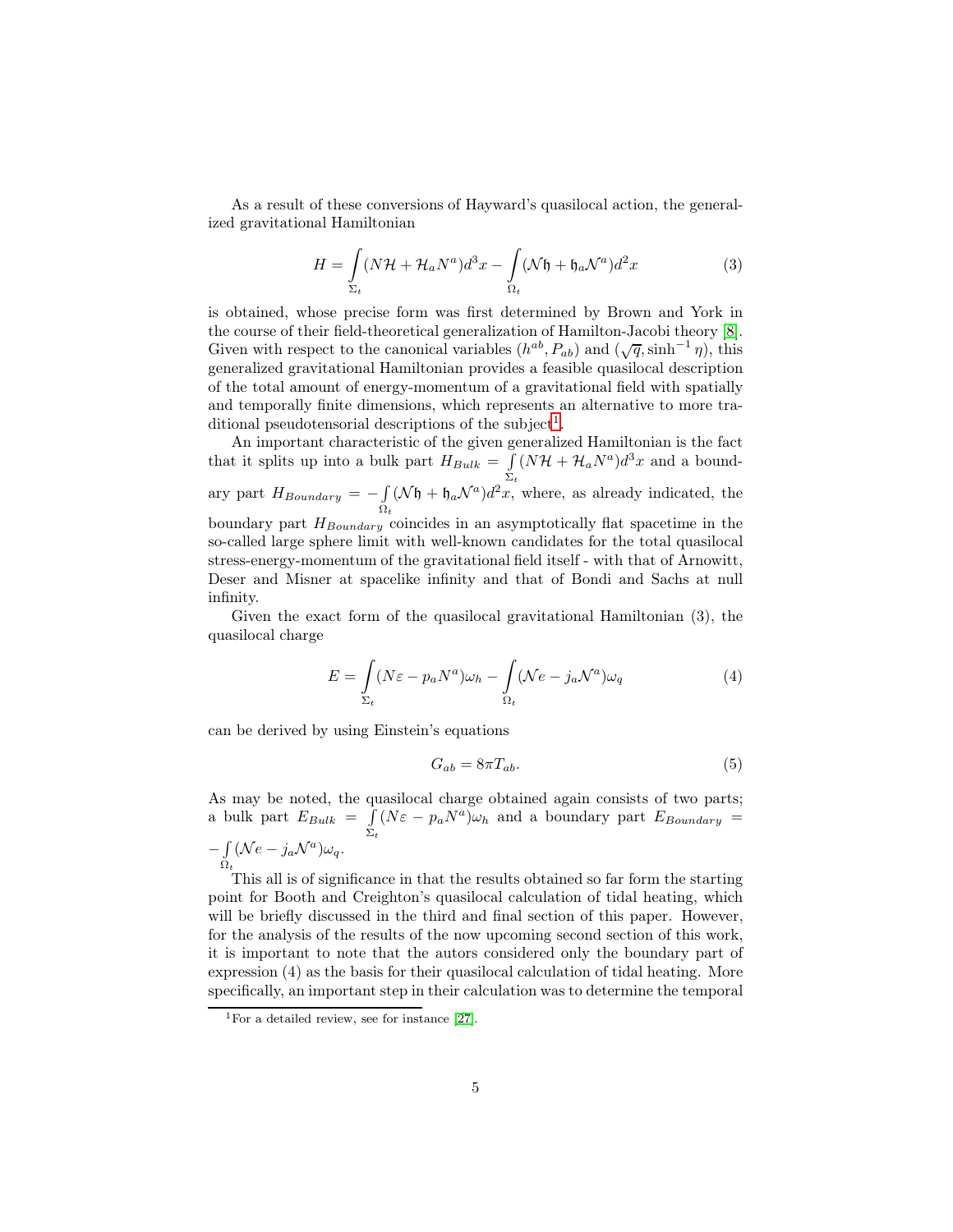variation of said boundary part, for which they obtained the result

$$
\frac{dW}{dt} = \int_{\Omega_t} (-\dot{\mathcal{N}}e + j_a \dot{\mathcal{N}}^a + \frac{\mathcal{N}}{2} s^{ab} \dot{q}_{ab}) \omega_q.
$$
 (6)

As will be shown in the next section, the calculation yields a different result when the full quasilocal expression (4) (and only its boundary part) is considered. Specifically, it is shown that the temporal variation of the quasilocal charge (4) leads to correction terms that do not appear in the original calculation of Booth and Creighton, but must typically be included when considering non-vanishing stress-energy tensors. As is argued later in the third and final section of this work, this may prove to be of relevance not only for the determination of tidal heating effects, but also for other applications in the quasilocal approach to general relativity.

## 2 Gravitational Hamiltonian and quasilocal Energy Flux

With the results of the previous section at hand, the next step will be to derive the exact form of the correction terms mentioned in the introduction. For this purpose, a temporal variation of the total functional  $E$  (bulk plus boundary) shall be calculated in the following by Lie dragging it along the flow of the time evolution vector field  $t^a$ . As a basis for doing this, the decomposition relations  $T_{ab} = \varepsilon n_a n_b + n_a p_b + p_a n_b + S_{ab}$  and  $\tau_{ab} = ev_a v_b + v_a j_b + j_a v_b + s_{ab}$  will be used, whose validity implies that  $T_{ab}t^a n^b = N\varepsilon - p_a N^a$  and  $\tau_{ab}t^a v^b = N e - j_a N^a$ holds true with respect to any given pair of (totally general) stress-energy and surface stress-energy tensors  $T_{ab}$  and  $\tau_{ab}$ . As may be noted in this context, the fields  $p_a = h_a^c T_{cb} n^b$  and  $j_a = q_a^c \tau_{cb} v^b$  represent the mass-energy and surface mass-energy fluxes and  $S_{ab} = h_a^c h_b^d T_{cd}$  and  $s_{ab} = q_a^c q_b^d \tau_{cd}$  represent the stress and surface stress tensors of matter fields located within the bounded spacetime region  $\mathcal{M} \subset \overline{\mathcal{M}}$ .

Assuming that  $\mathfrak{L}_t$  denotes the induced Lie-derivative at  $\Sigma_t$  pointing along  $t^a$ , it proves to be instrumental for the calculation of the time derivative of  $E$ to note that

$$
\mathfrak{L}_{t}[\omega_{h}(N\varepsilon - p_{a}N^{a})] = \omega_{h}\mathfrak{L}_{t}(N\varepsilon - p_{a}N^{a}) + + \omega_{h}(NK + D_{b}N^{b})(N\varepsilon - p_{a}N^{a})
$$
\n(7)

holds true with respect to any spacetime  $(\mathcal{M}, g)$  whose geometric structure permits consideration of the quasilocal approach described in the very first section. Moreover, it proves beneficial to heed another observation: The local conservation laws  $\nabla_a T^a_c \cdot Nn^c = \nabla_a T^a_c \cdot N^c = 0$ , in combination with the decompositions of  $T_{ab}$  and  $\tau_{ab}$  mentioned above, lead to the generalized continuity and contracted generalized Euler equations

$$
\mathfrak{L}_t \varepsilon = (ND)\varepsilon - \varepsilon NK - ND_a p^a - 2(pD)N - NS_{ab} K^{ab} \tag{8}
$$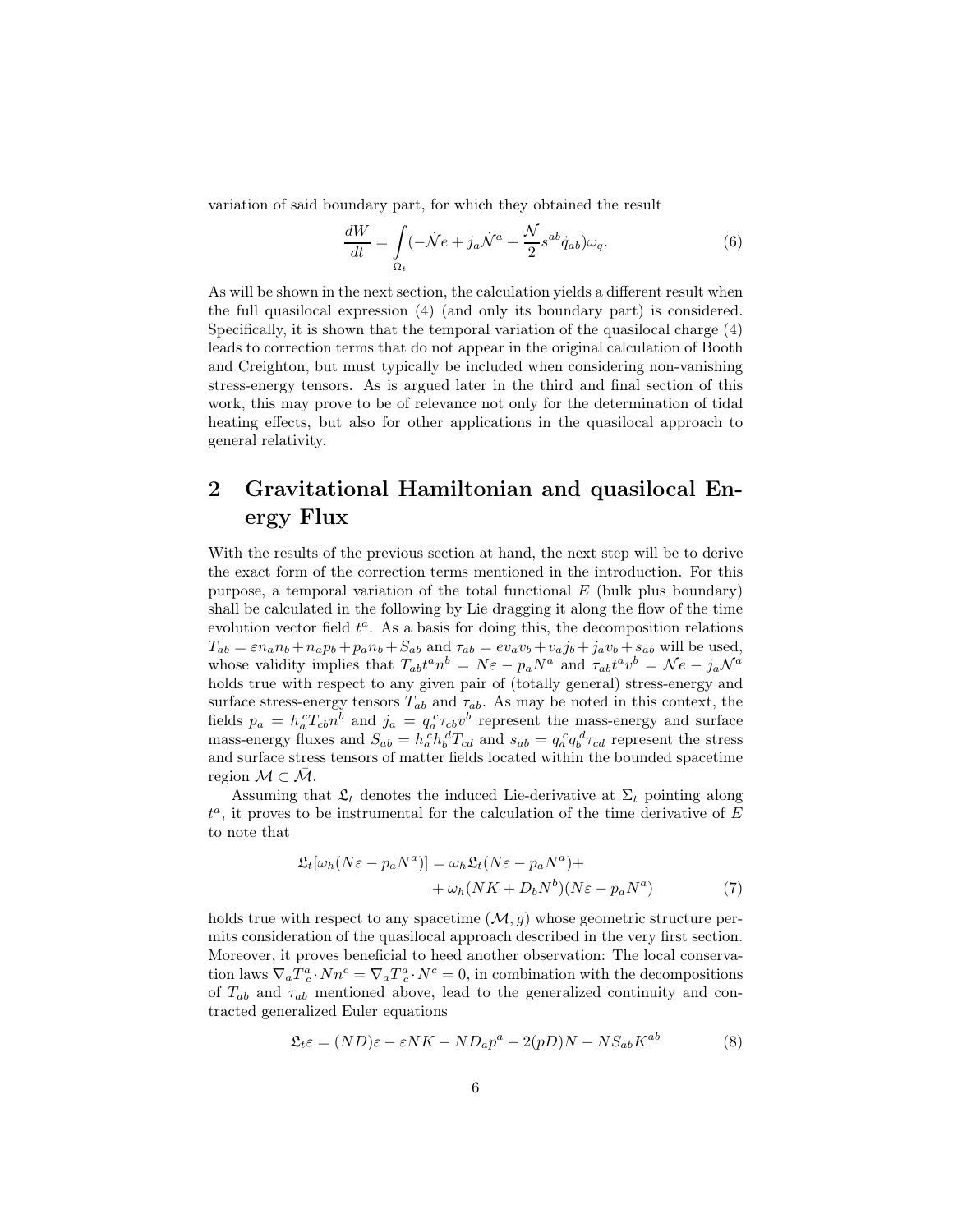$$
\mathfrak{L}_{t}p_{a} \cdot N^{a} = (ND)(p_{a}N^{a}) - ND_{b}S_{a}^{b}N^{a} - S_{a}^{b}N^{a}D_{b}N - NK p_{a}N^{a} - \varepsilon (ND)N; (9)
$$

equations that were first published (though in terms of some slightly different conventions) many years ago in [\[32\]](#page-19-3). For notational clarification, it may be noted here that the definitions  $(ND) := N^a D_a$  and  $(pD) := p^a D_a$  have been used in the present context.

By suitably combining these relations and applying the inverse Leibniz rule with the idea of producing a total divergence term, one obtains the result

$$
N\mathfrak{L}_t \varepsilon - \mathfrak{L}_t p_a \cdot N^a = D_a[(N\varepsilon - p_b N^b)N^a - N^2 p^a + N S^a{}_b N^b] - (NK + D_a N^a)(N\varepsilon - p_b N^b) - N S_{ab}(NK^{ab} + D^{(a} N^{b})).
$$
 (10)

Therefore, in further consequence, one finds

$$
\mathfrak{L}_{t}[\omega_{h}(N\varepsilon - p_{a}N^{a})] = \omega_{h}(\mathfrak{L}_{t}N\varepsilon - p_{a}\mathfrak{L}_{t}N^{a} + \frac{N}{2}S_{ab}\mathfrak{L}_{t}h^{ab}) + + \omega_{h}D_{a}[(N\varepsilon - p_{b}N^{b})N^{a} - N^{2}p^{a} + NS_{b}^{a}N^{b}].
$$
\n(11)

By applying Gauss' law in the next step and using the constraint relation  $\mathcal{D}_a \tau_b^a = \pi^a = \gamma_b^a T_{ac} u^c$ , in respect to which  $\mathcal{D}_a \tau_b^a = \gamma_b^d \gamma_c^e \nabla_e \tau_d^c$  applies, the temporal variation of the functional  $E$  can now straightforwardly be calculated, leading to the result

$$
\frac{dE}{dt} = \int\limits_{\Sigma_t} (\dot{N}\varepsilon - p_a \dot{N}^a + \frac{N}{2} S_{ab} \dot{h}^{ab}) \omega_h - \int\limits_{\Omega_t} (\dot{N}e - j_a \dot{N}^a + \frac{N}{2} s_{ab} \dot{q}^{ab} - \mathfrak{X}) \omega_q. (12)
$$

Here, it should be noted that to obtain this very integral expression, the definitions  $s_{ab} = q_a^c q_b^d \tau_{cd}$ ,  $b^a \equiv (v \nabla) v^a$ ,  $N = \mathfrak{L}_t N$ ,  $N^a = \mathfrak{L}_t N^a$ ,  $\dot{h}^{ab} = \mathfrak{L}_t h^{ab}$  as well as  $\dot{N} = \mathcal{L}_t \mathcal{N}, \dot{N}^a = \mathcal{L}_t \mathcal{N}^a, \dot{q}^{ab} = \mathcal{L}_t q^{ab}$  have been used, where  $\mathcal{L}_t$  denotes the induced Lie-derivative at  $\Omega_t$  pointing along  $t^a$ .

The integrand  $\mathfrak X$  occurring in the boundary part of expression (12) consists of two parts, i.e.

$$
\mathfrak{X} = \mathfrak{X}_1 + \mathfrak{X}_2,\tag{13}
$$

where

$$
\mathfrak{X}_1 = \mathcal{N}^2 \pi_a v^a + \mathcal{N} \pi_a \mathcal{N}^a \tag{14}
$$

represents the confined stress-energy term and

$$
\mathfrak{X}_2 = -\frac{\eta}{\lambda} \mathcal{N}^2 \varepsilon + \eta \mathcal{N}^2 p_a v^a + \eta \mathcal{N} p_a \mathcal{N}^a - \frac{\mathcal{N}^2}{\lambda} p_a u^a + \lambda \mathcal{N} S_{ab} v^a u^b + \lambda S_{ab} \mathcal{N}^a u^b
$$
 (15)

represents a bulk-to-boundary inflow term, as may be concluded from the fact that the bulk expressions  $\varepsilon$ ,  $p_a$  and  $S_{ab}$  enter into its definition<sup>[2](#page-6-0)</sup>. For the sake of

and

<span id="page-6-0"></span><sup>&</sup>lt;sup>2</sup>Note that the bulk fields  $\varepsilon$ ,  $p_a$  and  $S_{ab}$  can, of course, be re-expressed on the boundary in terms of associated boundary fields. However, in order to highlight the fact that these fields can be used to interpret  $\int$  $\int \mathfrak{X}_2 \omega_q$  as a bulk-to-boundary inflow, the form of  $\varepsilon$ ,  $p_a$  and  $S_{ab}$  has  $\Omega_t$ been intentionally left unchanged at this point.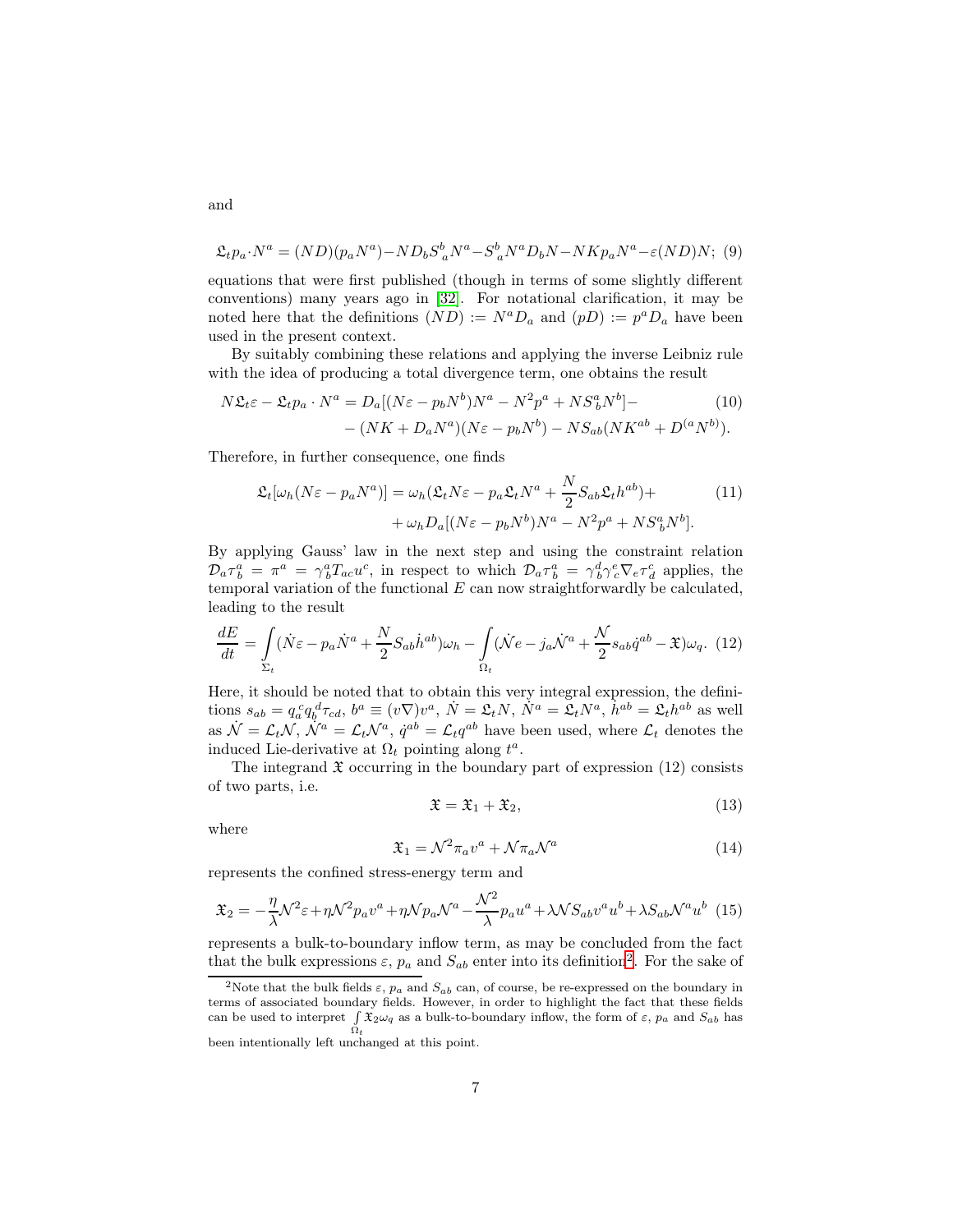clarification, it may be noted here that the relations  $N_a s^a = -\eta \mathcal{N}, N \varepsilon - p_a N^a =$  $\frac{\partial \mathcal{N}}{\partial \lambda} \varepsilon - \mathcal{N} p_a v^a - p_a \mathcal{N}^a, N^2 p_a s^a = \frac{\mathcal{N}^2}{\lambda} p_a u^a$  and  $S_{ab} s^a N^b = \lambda \mathcal{N} S_{ab} v^a u^b + \lambda S_{ab} \mathcal{N}^a u^b$ have been used in order to obtain this particular form of equation  $(15)$ . The corresponding integral term that occurs in relation (12), which results from converting the total divergence appearing in equation (11), is equal to the net flux of quasilocal bulk energy passing through  $\Omega_t$  being transferred from the gravitating physical system under consideration (through the spatial boundary) to its environment.

Upon closer inspection of the full boundary part of integral expression  $(12)$ , it can further be observed that said part of the expression (on account of its physical units) can be interpreted as a power functional of the form  $P = \int$  $\int\limits_{\Omega_t}\! \mathcal{I}\omega_q,$ 

where the corresponding integrand reads

$$
\mathcal{I} = \dot{\mathcal{N}}e - j_a \dot{\mathcal{N}}^a + \frac{\mathcal{N}}{2} s_{ab} \dot{q}^{ab} - \mathfrak{X}.
$$
 (16)

Sure enough, however, such an interpretation only truly makes sense if electromagnetic and/or gravitational radiation passes through the quasilocal surface  $\Omega_t$ ; a case in which the quantity I typically can be identified as the intensity of the total radiant energy escaping from the system into the environment. But as shall be discussed in greater detail in the next section, where applications will be considered, the integral  $\int \mathfrak{X}_2 \omega_q$  cannot be neglected.

 $\Omega_t$ Before that, however, equation (12) shall first be considered from a different angle in order to also illuminate the geometric aspect of the chosen approach. For this purpose, one may rewrite (12) using the field equations of the theory, which yields the result

$$
\frac{dH}{dt} = \int_{\Sigma_t} (\dot{N}\mathcal{H} - \mathcal{H}_a \dot{N}^a + \frac{N}{2} \mathcal{Q}_{ab} \dot{h}^{ab}) d^3 x -
$$
\n
$$
- \int_{\Omega_t} (\dot{N}\mathfrak{h} - \mathfrak{h}_a \dot{N}^a + \frac{N}{2} \mathfrak{Q}_{ab} \dot{q}^{ab} - \sqrt{q} \mathfrak{X}) d^2 x
$$
\n(17)

for the temporal variation of the gravitational Hamiltonian. As may be noted, the definitions

$$
Q_{ab} = \frac{\sqrt{h}}{8\pi} \{^{(3)}R_{ab} - 2K_{ac}K_b^c + KK_{ab} - \frac{1}{N} \left[ \dot{K}_{ab} + (ND)K_{ab} + D_a D_b N \right] - - \frac{1}{2}h_{ab} \left( ^{(3)}R + K^2 - K_{cd}K^{cd} - \frac{2}{N} \left[ \dot{K} + (ND)K + D_a D^a N \right] \right) \} \tag{18}
$$

and

$$
\mathfrak{Q}_{ab} = \frac{\sqrt{q}}{8\pi} (\mathfrak{K}_{ab} - (\mathfrak{K} - b_a u^a) q_{ab})
$$
\n(19)

have been used in the present context. Moreover, as may also be noted, relation (18) has been used in combination with the constraint equations of the theory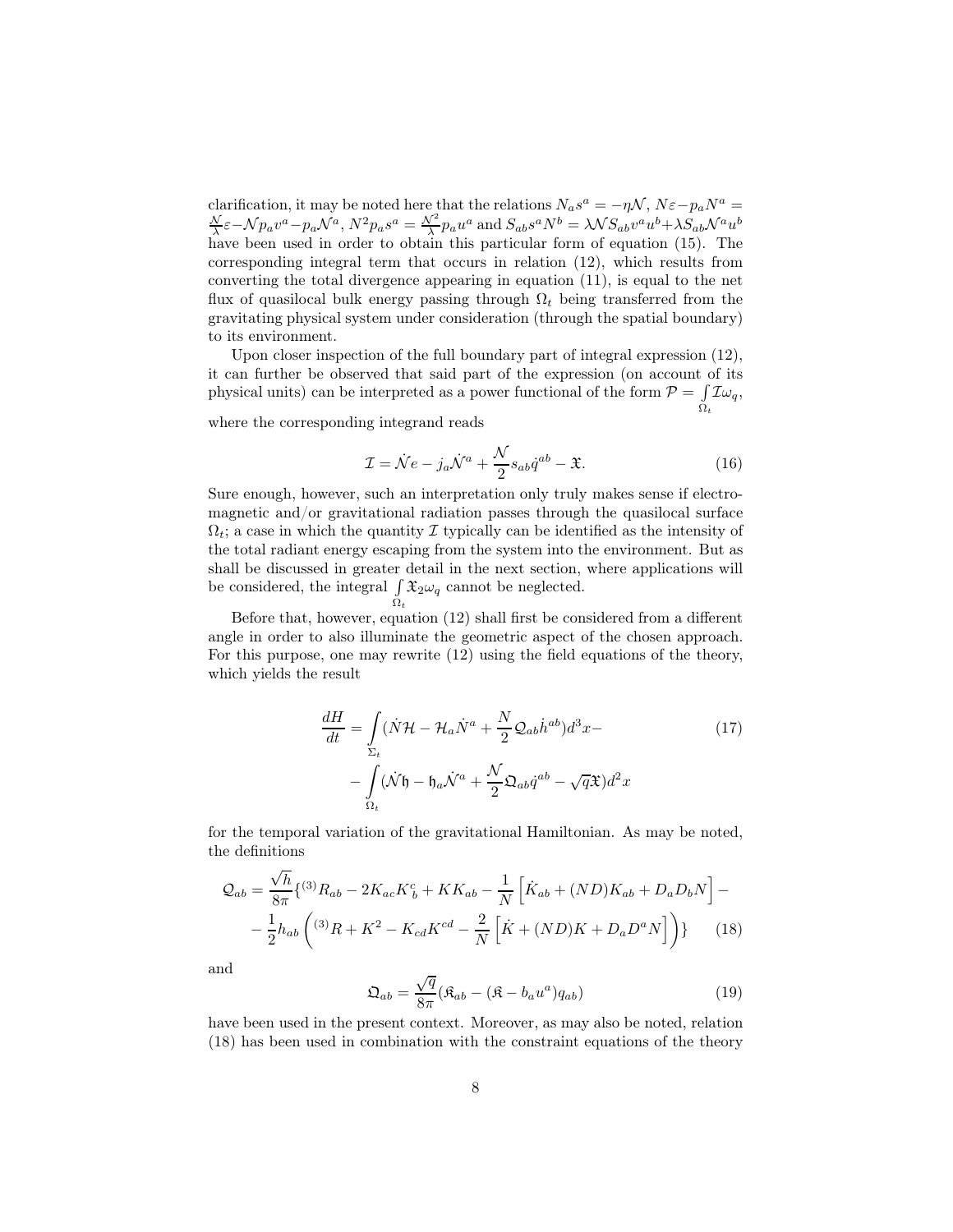to rewrite relations (13) and (14) in the form

$$
\mathfrak{X}_1 = \mathcal{N}^2 \mathcal{D}_a \tau^a_{\ b} v^b + \mathcal{N} \mathcal{D}_a \tau^a_{\ b} \mathcal{N}^a \tag{20}
$$

and

$$
\mathfrak{X}_2 = -\frac{\eta}{\lambda} \mathcal{N}^2 \mathcal{H} - \frac{1}{2} \eta \mathcal{N}^2 \mathcal{H}_a v^a - \frac{1}{2} \eta \mathcal{N} \mathcal{H}_a \mathcal{N}^a -
$$
\n
$$
+ \frac{\mathcal{N}^2}{2\lambda} \mathcal{H}_a u^a + \lambda \mathcal{N} \mathcal{Q}_{ab} v^a u^b + \lambda \mathcal{Q}_{ab} \mathcal{N}^a u^b
$$
\n(21)

and therefore obtain with (17) a purely geometrical expression that agrees exactly with the time derivative of the quasilocal gravitational Hamiltonian. Here, as may be noted, the use of Einstein's equations (or rather the constraint equations resulting from them) does not prove to be mandatory in this context, but rather practical, since all calculations could also be carried out exclusively with geometric quantities, which, of course, yields exactly the same result in the end.

As may be noted, there is something both astonishing and appealing about results (12) and (17), namely, that the occurring bulk and boundary integral expressions look very similar; only the correction terms prevent an exact similarity. But not only this similarity is interesting: From the structure of (17) it can be generally concluded that a change of the matter content of a spatially and temporally bounded gravitating system always depends on how the individual components of the metric evolve over time. Moreover, it can be concluded that such a change also strongly depends on the structure of the occurring correction terms, which can be interpreted physically as a bounded mass energy distribution plus a non-vanishing bulk to boundary inflow that combines the dynamical degrees of freedom of the bulk with those of the boundary; even if it is assumed that the considered local gravitational field is stationary. It can be expected that pseudotensorial methods lead to similar results, although further studies of such an approach may be in order.

Anyway, to illustrate the physical relevance of the derivations made, some selected applications will now be discussed in the next section, with a particular focus on possibly testable implications of the theory. In particular, two effects will be examined in more detail, namely the loss of quasilocal mass energy due to i) tidal deformation and heating, and ii) the emission of gravitational, electromagnetic, and/or gravitoelectromagnetic radiation. With respect to the first type of effect, as it turns out, the model proves consistent with the results of Booth and Creighton in the sense that the derived correction terms play no role in calculating the loss of quasilocal mass due to tidal heating. The reason for this, as will be shown, is that the authors' approach remains fully valid precisely when the source-free Einstein equations are considered (as done in [\[6\]](#page-17-0)), whereas it must very well be extended if matter fields are present and thus the non-vacuum field equations apply. However, this is exactly what is to be expected in the presence of tidal effects which lead to perturbations not only of the external but also of the internal field of a body. Something similar is also to be expected, as shall be made clear below, in the second case to be discussed,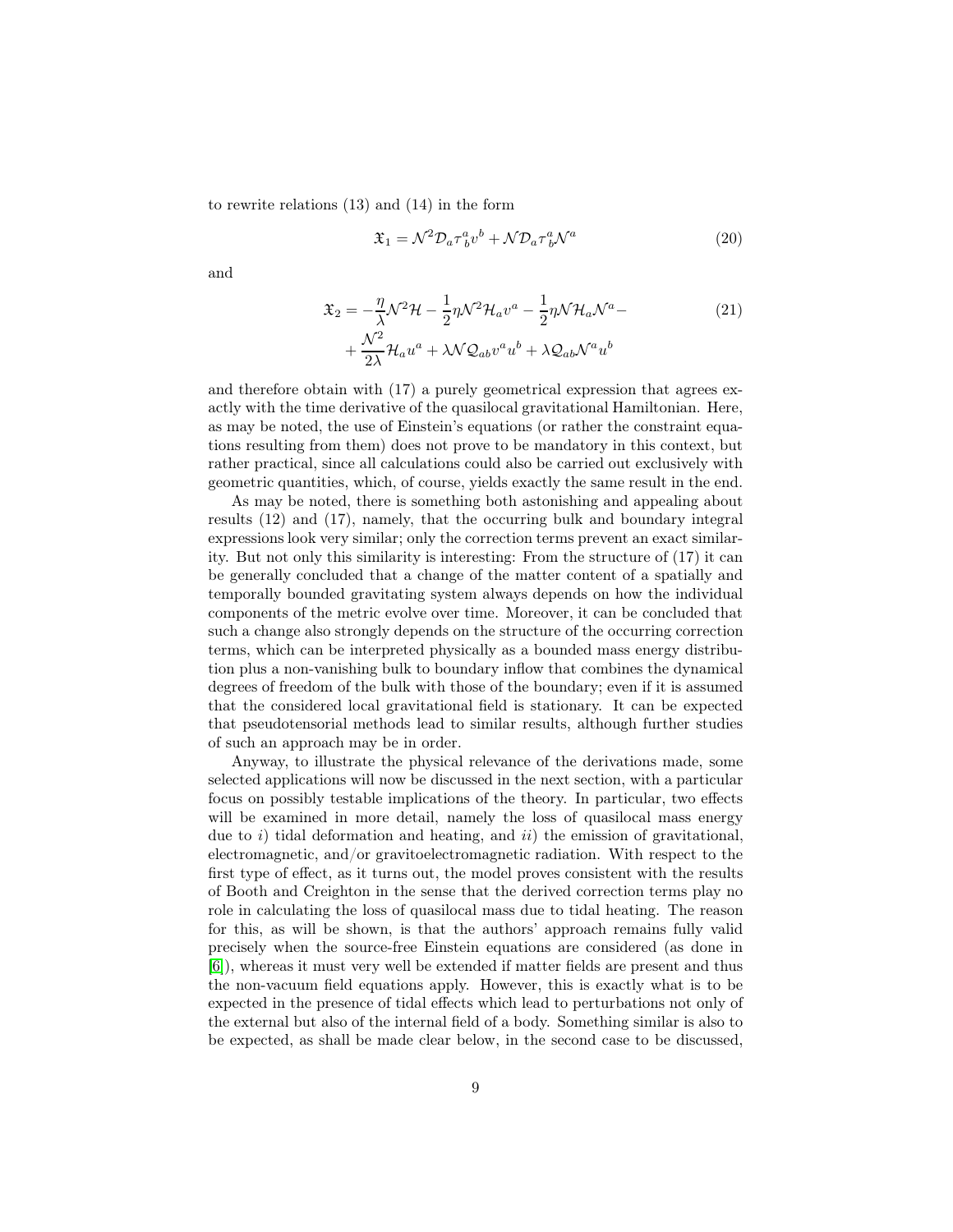which is devoted to the combined emission of gravitational and electromagnetic radiation by a gravitating physical system.

## 3 Tidal Heating, Gravitoelectromagnetism and further Applications

In view of the results derived in the previous section, the question naturally arises whether or not the derived correction terms play a role for the quasilocal calculation of tidal heating, and whether or not, therefore, the original results of Booth and Creighton from [\[6\]](#page-17-0) need to be modified or generalized in some sense. Unsurprisingly, as will be explained below, the authors' approach turns out to be perfectly sound (in terms of the specific assumptions made in their work). However, as shall also be made clear below, said approach needs very well to be generalized in cases where quasilocal methods are to be used to describe more violent tidal deformations and heating effects than those discussed in [\[6\]](#page-17-0), such as in cases of tidal deformations of celestial bodies in N-body systems that are accompanied by substantial mass and/or radiation transfer through the quasilocal surface, as occur for example when one of the bodies collapses or pairs of bodies merge with each other.

Before discussing mass loss due to such effects, however, it is first necessary to show that Booth's and Creighton's results occur as a special case of those derived in the previous section. To show this, it is sufficient to make a single assumption, namely that the considered spacetime  $(\mathcal{M}, g)$  is Ricci-flat and therefore the onshell vacuum field equations

$$
R_{ab} = 0 \tag{22}
$$

are satisfied; a requirement that has the effect that the time derivative of the bulk part appearing in (12) becomes zero in the same way as the derived correction terms, which further implies that this relation reduces to the form

$$
\frac{dE}{dt} = -\int_{\Omega_t} (\dot{N}e - j_a \dot{N}^a + \frac{\mathcal{N}}{2} s_{ab} \dot{q}^{ab}) \omega_q.
$$
\n(23)

Consequently, however, by utilizing the fact that  $\dot{q}^{ab} = -q^{ac}q^{bd}\dot{q}_{cd}$  holds in the given context, one finds that relations (6), (12) and (23) all coincide in the case that the source-free Einstein equations are satisfied, thus making it clear that the results of the work of Booth and Creighton occur as a special case of the results derived in section two of this work. Based on this, it can be further concluded that the temporal variation of the full Hamiltonian (bulk plus boundary) needs to be considered only when matter fields are present and spacetime is not Ricci-flat, while in the opposite case it is sufficient to consider the boundary part of the gravitational Hamiltonian, as was done in [\[6\]](#page-17-0).

Having clarified this, it shall now be briefly be reviewed how the obtained formula can be used to describe tidal deformation and heating effects. To this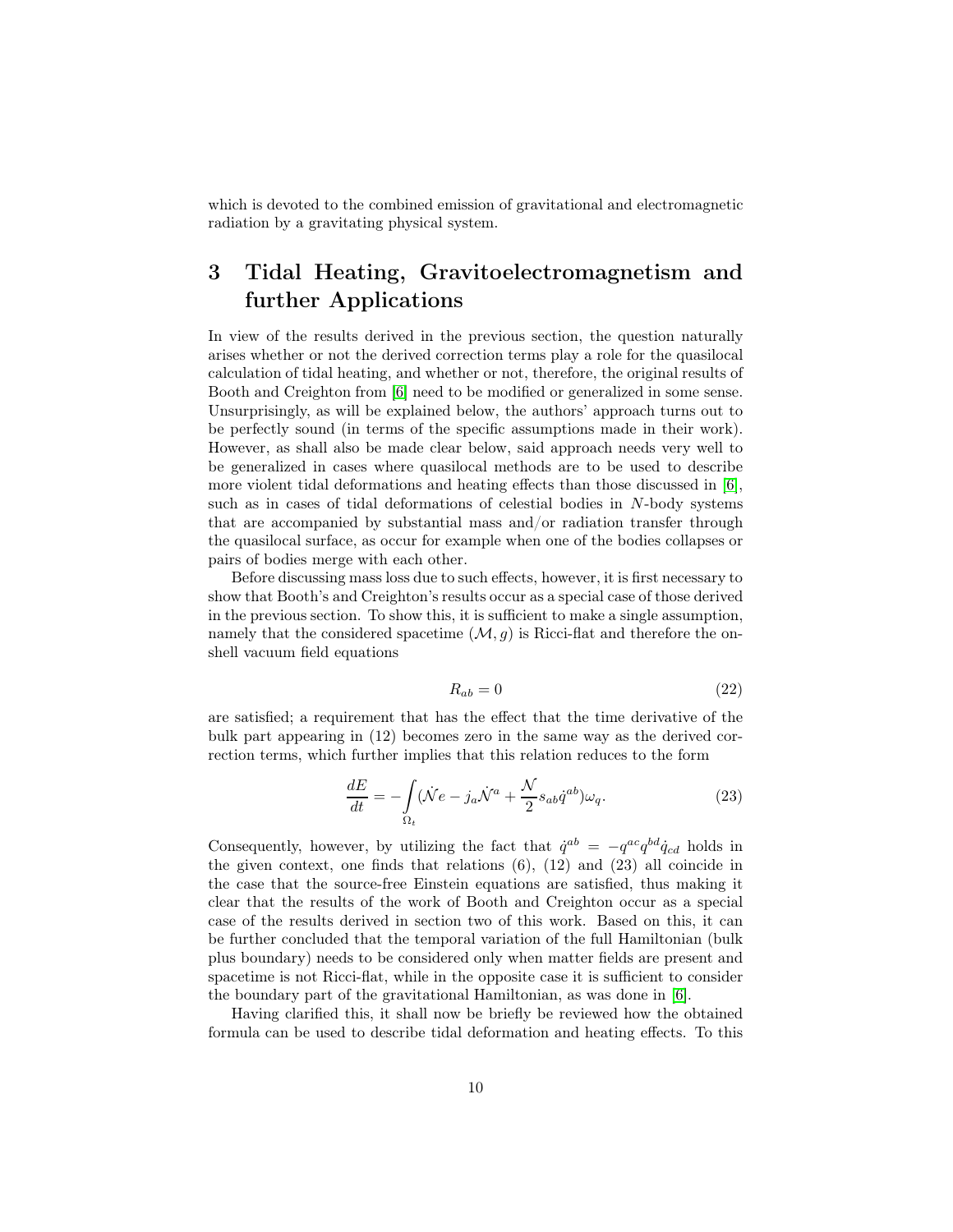end, one may recall that Booth and Creighton used the Hartle-Thorne model [\[13,](#page-18-4) [28\]](#page-19-0) as a basis for their quasilocal calculations, i.e., a perturbative vacuum model that describes how the external field of a small self-gravitating central body changes under the influence of an external tidal field. This very model deals with a spacetime metric  $g_{ab}$  of the form

$$
g_{ab} = \eta_{ab} + e_{ab},\tag{24}
$$

which is given with respect to the flat Minkowski metric  $\eta_{ab}$ , where  $|e_{ab}| \ll 1$ applies by definition. In rectangular coordinates, the individual components of the perturbation tensor  $e_{ab}$  take the form  $e_{00} \equiv \phi \equiv -\frac{2M}{r} - \frac{3Q_{ik}s^i s^k}{r}$  $r^2 \mathcal{E}_{ik} s^i s^k, e_{0j} \equiv A_j \equiv -\frac{2}{r} \frac{dQ_{jk}}{dt} s^k + \frac{4r^3}{21}$  $\frac{4r^3}{21} \frac{d\mathcal{E}_{jk}}{dt} s^k - \frac{10r^3}{21}$  $r^2 \mathcal{E}_{ik} s^i s^k$ ,  $e_{0j} \equiv A_j \equiv -\frac{2}{r} \frac{dQ_{jk}}{dt} s^k + \frac{4r^3}{21} \frac{d\mathcal{E}_{jk}}{dt} s^k - \frac{10r^3}{21} \frac{d\mathcal{E}_{ik}}{dt} s^i s^k s_j$  and  $e_{ij} = \left(\frac{2M}{r} - \frac{3}{12} Q_{kl} s^k s^l + r^2 \mathcal{E}_{kl} s^k s^l\right) \delta_{ij}$ , where, in this regard, the fie self-gravitating body and  $\mathcal{E}_{ik} = \mathcal{R}_{i0k0}$  the electric part of the Weyl tensor, which coincides with the Riemann curvature tensor in the given case. The radial unit vector occurring in this context is given by  $s^i = \frac{x^i}{r}$  $\frac{r}{r}$ , where r is the radial distance from the center of the isolated body as measured in its local asymptotic rest frame.

Taking advantage of the gauge ambiguity in setting up a nearly Minkowskian coordinate system and switching to spherical coordinates, it was shown in [\[6\]](#page-17-0) that the Hartle-Thorne metric (24) can be converted into a slightly different form. More specifically, by using the diffeomorphism freedom to make the replacement  $e_{ab} \rightarrow e_{ab} + 2\partial_{(a}\xi_{b)}$  with respect to the co-vector field  $\xi_j =$  $\alpha r^{-2}Q_{jk}s^k + \beta r^3 \mathcal{E}_{jk}s^k + \gamma r^3 \mathcal{E}_{ik}s^i s^k s_j$ , where  $\alpha$ ,  $\beta$  and  $\gamma$  are free constants of order one, it was shown it the aforementioned work that the rate at which tidal work is performed on an isolated body is given (modulo higher order terms) by the same formula as in the post-Newtonian approximation of the theory, which had previously been derived by using pseudotensorial techniques [\[11,](#page-17-1) [24\]](#page-18-0). Using here the shorthand notation  $\mathfrak{Y} = \frac{1}{60} \frac{d}{dt} \left[ 2ar^5 \mathcal{E}_{ik} \mathcal{E}^{ik} + 2b \mathcal{E}_{ik} Q^{ik} - cr^5 Q_{ik} Q^{ik} \right]$ in conjunction with the definitions  $a = 8\beta\gamma + 4\gamma^2 - 2\beta^2 + 4\gamma - 2\beta - 3, b =$  $8\alpha\gamma - 12\gamma + 6\beta - 2\alpha + 3$  and  $c = 4\alpha^2 - 12\alpha - 9$ , the obtained formula reads

$$
\frac{dE}{dt} = \frac{1}{2} \mathcal{E}_{ik} \frac{dQ^{ik}}{dt} + \mathfrak{Y}.
$$
\n(25)

In this context, the  $\frac{1}{2} \mathcal{E}_{ik} \frac{dQ^{ik}}{dt}$ -term specifies the irreversible (unrecoverable) part of the work done to deform and heat the system (the dissipated energy is converted into heat), whereas the second Y-term represents the reversible (recoverable) part of the work being done to increase the potential energy of the system. Regarding these two terms, the former irreversible one turns out to be the one of primary interest, since  $i$ ) it is invariant under diffeomorphisms genererated by  $\xi_j$  (in contrast to the second reversible term) and ii) it is the same leading order term that was previously obtained through analogous calculation using pseudotensorial instead of quasilocal methods (which, surprisingly, all lead to the same expression regardless of the choice of energy-momentum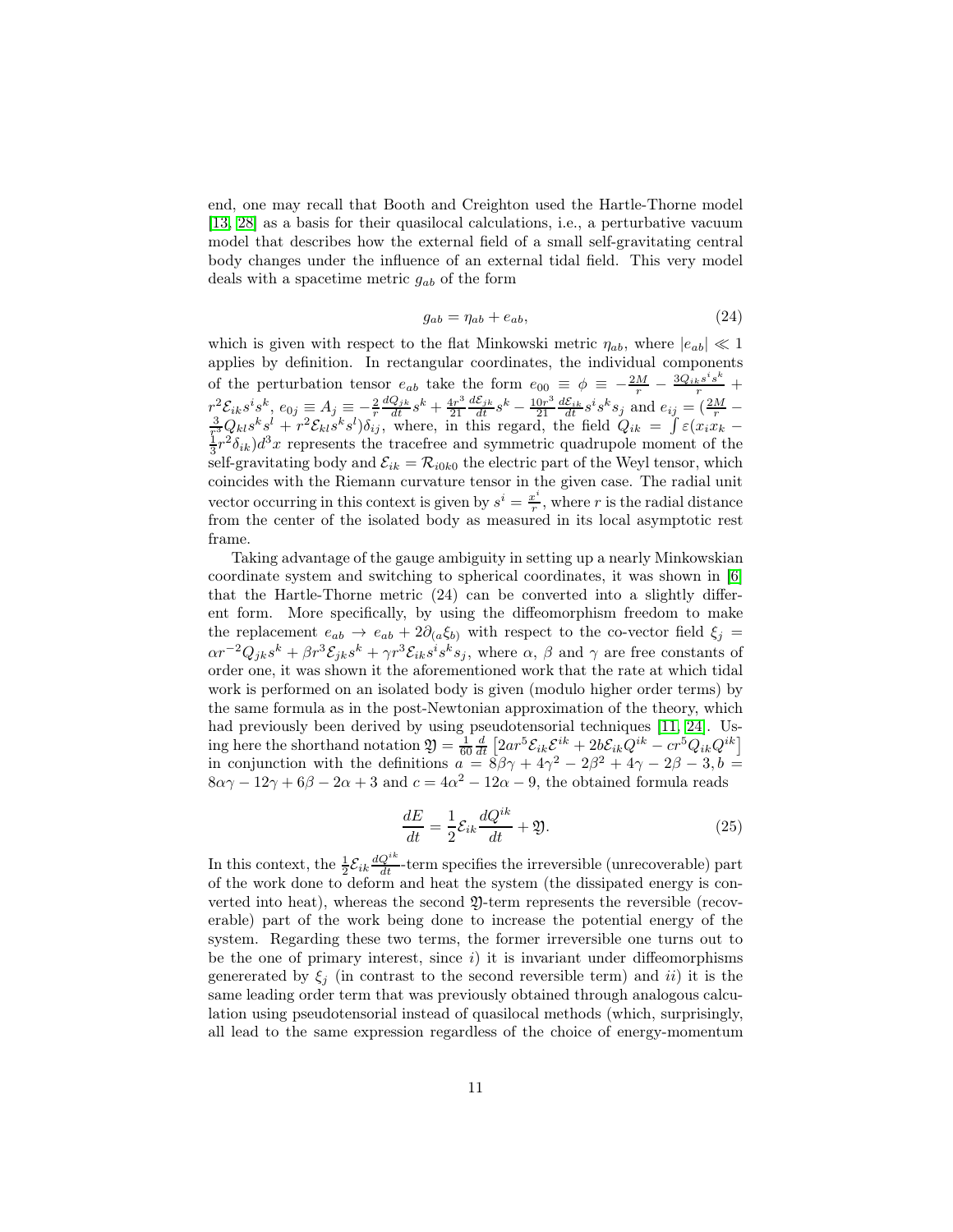complex and gauge conditions [\[11,](#page-17-1) [24\]](#page-18-0); a situation previously known only from the case of pseudotensors calculated from Kerr-Schild metrics [\[22,](#page-18-5) [30,](#page-19-4) [31\]](#page-19-5)). Although not really obvious at the time, this compatibility of results is not very surprising from today's viewpoint in that it has been shown by Chang, Chen and Nester [\[10\]](#page-17-7) that any energy-momentum pseudotensor leads to an associated Hamiltonian boundary term, so that it becomes clear that - within the quasilocal Hamiltonian framework - pseudotensors either give rise to distinct Dirichlet type boundary conditions or to Neumann type boundary conditions; all of which are algebraic in terms of the metric. Consequently, however, since the tidal heating results obtained in the literature appear to be independent of the choice of boundary conditions, it is hardly surprising that the purely quasilocal calculation of Booth and Creighton leads to very similar results as those of earlier works on the subject that used the pseudotensorial approach. This is not least the case because, in the approximate calculations mentioned, the precise form of the boundary conditions is not essential, because the results obtained by using different boundary conditions deviate from each other only in higher order. Therefore, from a purely mathematical point of view, the good agreement of the results proves to be completely natural.

However, what is striking in this context is that, in contrast to the results of earlier pseudotensorial approaches, the quasilocal results are not only completely general but also coordinate-independent, which is why the results obtained could in principle also be used to determine tidal deformations and heating effects in more sophisticated and physically challenging situations; that is, in situations where not only fluctuations of the external gravitational field of the body are considered, but also changes of the interior field of the self-gravitating body are taken into account. After all, it has to be kept in mind that the Thorne-Hartle model is not designed to describe directly the tidal deformations of a self-gravitating body, but only the backreaction on its external gravitational field. Backreactions to the interior field of the body are not accounted for by the model, which is why it can only be used to determine the effects of tidal heating if the overall structural changes of the body are sufficiently small and thus negligible.

Situations in which disregarding such structural changes no longer seems justified are those in which the shape, composition, and macroscopic thermal state of a given body (or collection of bodies) change drastically during gravitational interaction, e.g., when the body becomes heavily tidally deformed and heated during interaction with another, more massive celestial body, which may eventually lead to the collapse and disintegration of the body and its accretion by its much more massive companion. In such a situation, with both celestial bodies typically orbiting each other in circular motion, it is reasonable to expect that matter is constantly escaping from the system through the quasilocal surface of spacetime; at least as long as one assumes (inspired by Newton's theory of gravity) that the quasilocal surface represents the body's gravisphere, i.e., the spatially bounded sphere of influence of the collapsing body under consideration. Certainly also the collision of bodies - a process in which similarly strong tidal deformations can occur - cannot be described on the basis of a vacuum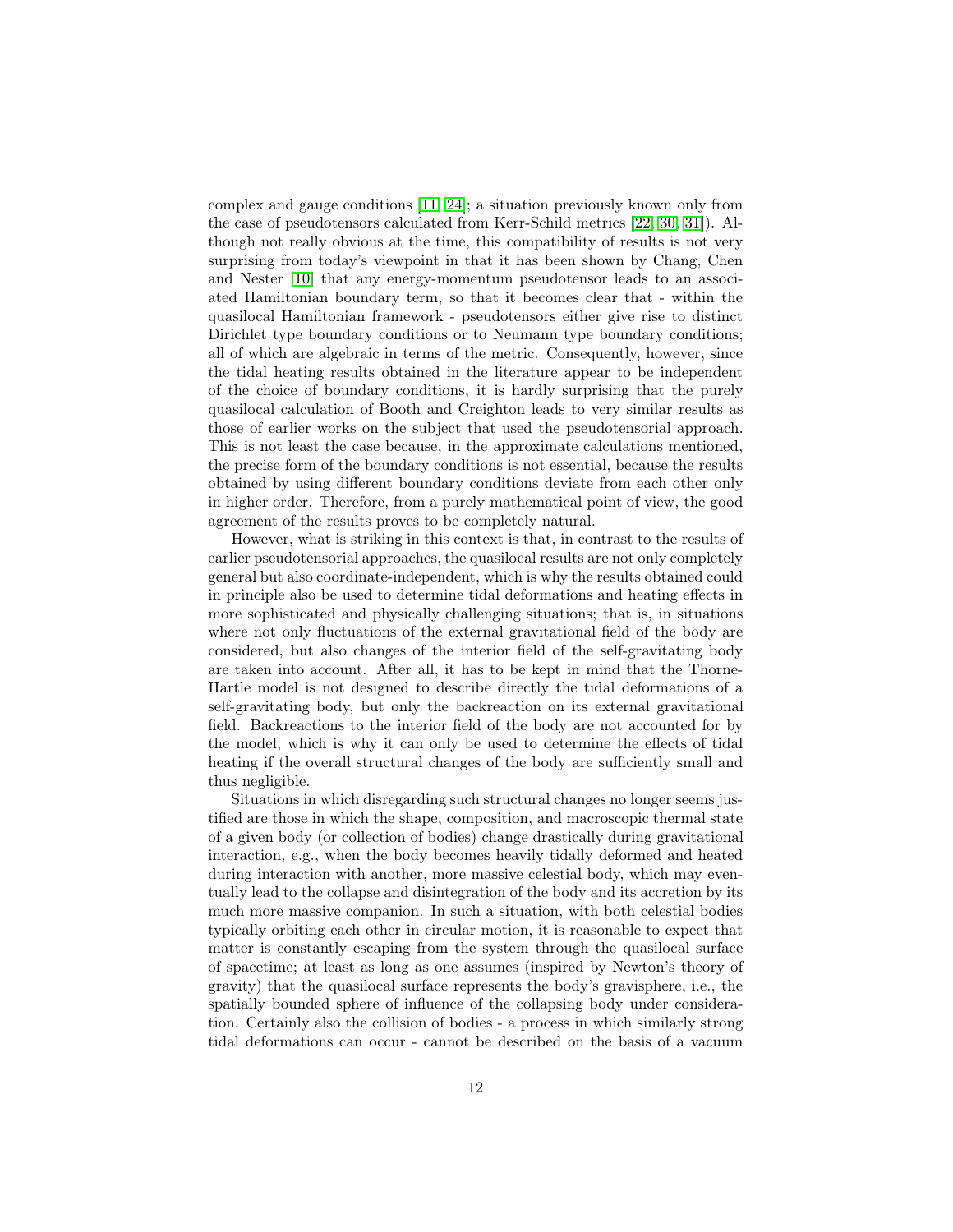model like that of Hartle and Thorne.

It must be acknowledged, however, that describing the aforementioned phenomenological effects (even at the numerical level) is an extremely complicated venture; especially given the need to describe how the body's internal gravitational field changes such that the matter content of the spatially and temporally bounded gravitational system changes relative to its local physical environment.

Yet, despite the lack of a geometric model that could fully account for these effects, it shall be argued below that the integral expression (12) of the previous section can indeed be used to predict the behavior of very general types of matter distributions whose general form appears suitable to describe (at least in principle) processes in which objects are very strongly tidally deformed due to the phenomenological effects mentioned above. Moreover, it will be argued why and to what extent the Hartle-Thorne approximation proves insufficient to describe gravitational backreactions caused by isolated bodies that fail to be in almost perfect (macroscopic) internal thermal equilibrium.

As a basis for the arguments used, the theory of extended irreversible thermodynamics [\[15,](#page-18-6) [16,](#page-18-7) [18,](#page-18-8) [19,](#page-18-9) [20,](#page-18-10) [21\]](#page-18-11) shall be used at this point, with the main idea being that the corresponding physical framework is general enough to consider the case where tidal heating of a body (or collection of bodies) leads to the occurrence of heat flows and viscous stresses, and thus to non-negligible backreactions on the internal geometric field of the body (or bodies). In the mentioned theory, the matter distribution under consideration is that of a fluid mixture. Such a matter distribution can be fully characterized by three different quantities, i.e. the so-called thermal energy-momentum tensor  $T^a_{\;b} = \epsilon w^a w_b +$  $\varpi^a w_b + w^a \varpi_b + (p+ \Pi) h^a_b + \Pi^a_b$ , a particle number current  $N^a_A = n_A w^a + \nu^a_A$ , defined with respect to a number A of species of particles, and a so-called covariant entropy current  $S^a = sw^a + \eta^a$ , where, in this context, the scalar fields  $\epsilon$ , p and s represent the energy density, pressure and total entropy density of the fluid mixture,  $n_A$  is the particle density of a number of particle species  $A$ and  $\pi$  represents the viscous bulk pressure. The vector fields  $w^a$ ,  $\varpi^a$ ,  $\nu^a$  and  $\eta^a$  meanwhile represent the four-velocity vector of the system, an energy flux current and so-called particle diffusion and heat conduction fluxes, while the tensor field  $\pi_b^a$  represents the trace-free anistropic viscous stress-tensor<sup>[3](#page-12-0)</sup>.

Depending crucially on whether one wishes to specify these quantities in the so-called energy or particle reference frames, different choices for some of the vector fields can typically be made, namely either  $\nu_A^a = -\eta^{-1}q^a$ ,  $\eta^a =$  $\eta^{-1}\Theta q^a - Q^a$  and  $p^a = 0$  or  $\nu_A^a = 0$ ,  $\eta^a = \beta q^a - Q^a$  and  $p^a = q^a$ , where  $\beta = T^{-1} \equiv (\frac{\partial \varepsilon}{\partial s})^{-1}$  is the inverse of the infamous Tolman-Ehrenfest temperature,  $\eta$  is the relativistic enthalpy or 'injection energy' per particle,  $\Theta$  is the so-called thermal potential of the fluid mixture (relativistic chemical potential per particle and per temperature) and  $Q^a$  is a second order contribution which may be interpreted as a generalized heat flux and for which different approaches exist in the literature.

<span id="page-12-0"></span> $3$ As may be noted, all of these fields, including the thermal stress-energy tensor, could of course also be written down in  $3 + 1$ -form, but as will be made clear below, specifying these quantities in this form will prove unnecessary for the ensuing argument.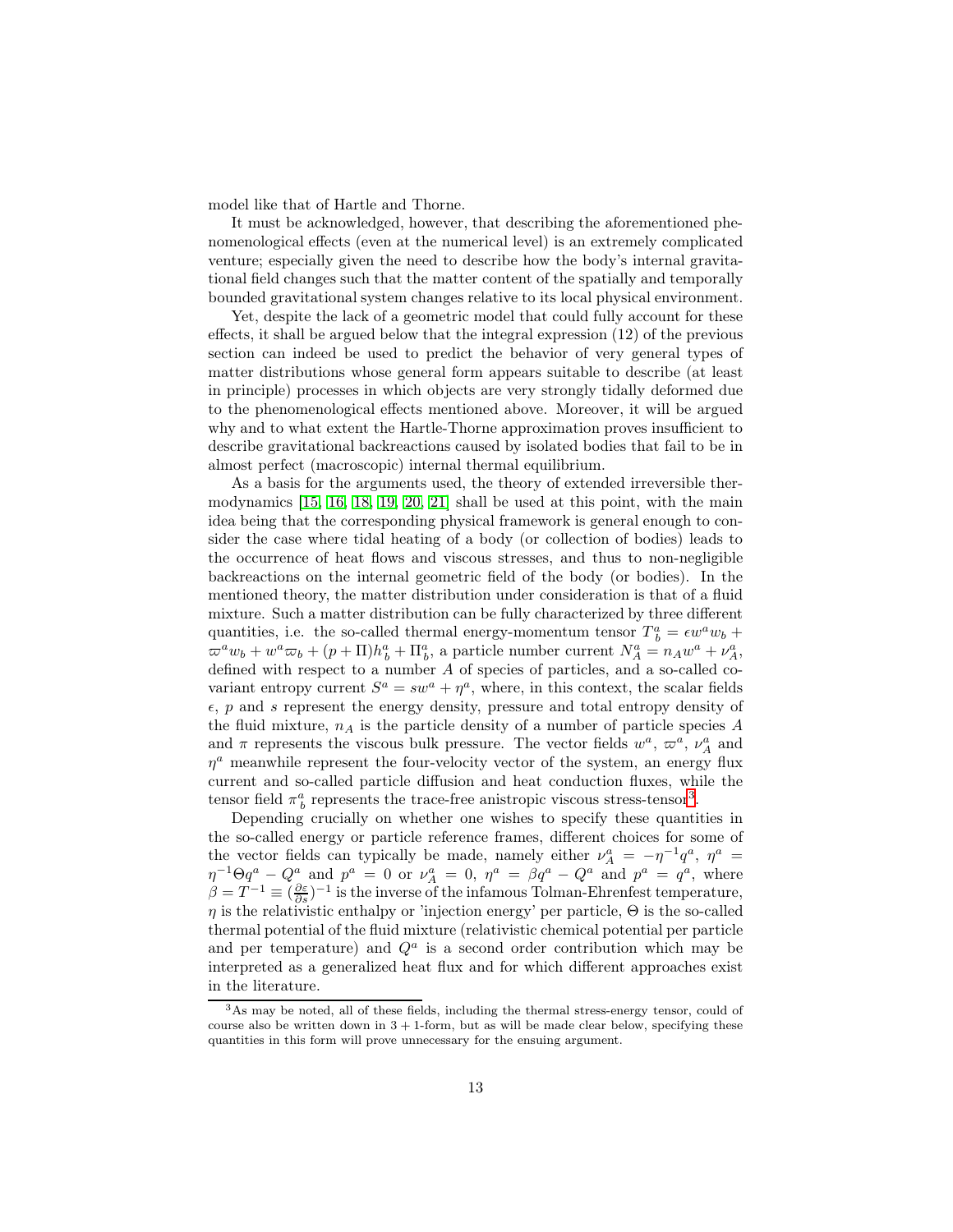With respect to one of these choices, the physical behavior of fluid mixtures can be specified exactly in almost equilibrium states, in which the expressions given below must follow the differential laws

$$
\nabla_a T^a_b = 0, \ \nabla_a N^a_A = 0, \ \nabla_a S^a \ge 0. \tag{26}
$$

The respective laws are the laws of local conservation of energy and particle number and the so-called Clausius-Duhem inequality, which is nothing more than the differential form of the entropy law of thermodynamics.

All this is important for the subject of tidal heating for the following reason: it makes a big difference for the form of the bulk part of the integral relation (12) whether the matter distribution under consideration is in thermal equilibrium with its environment or not. More precisely, it turns out that the bulk part of said relation is always zero (or, more precisely, can be chosen to be zero) for fluid mixtures that are in perfect thermal equilibrium, while this is not true for corresponding matter fields outside thermal equilibrium. For such matter distributions, as it turns out, the bulk part is always non-zero.

To see this, one may recall that the main equilibrium condition for relativistic viscous fluids in extended irreversible thermodynamics (as well as in classical theory) to be in thermal equilibrium is  $\nabla_a S^a = 0$ ; a condition that requires the complete absence of dissipative mechanisms. For this condition to be satisfied and for the corresponding system to actually reach a local thermostatic equilibrium state, the heat exchange between the fluids must come to a halt and the sum of all thermal potentials and chemical reaction rates must approach zero. Besides that, the thermal energy-momentum tensor and the particle number and entropy currents of the fluid mixture must be the same as that of an ordinary ideal fluid, meaning that  $T^a_b = (\epsilon + p)w^a w_b + p\delta^a_b$ ,  $N^a_A = n_A \cdot w^a$  and  $S^a = s \cdot w^a$ . For this to hold, an equilibrium equation of state of the form  $\epsilon + p = T(s + \sum \Theta_A n_A)$  must be valid, where each  $\Theta_A$  represents a thermal A potential associated with a species A of particles (characterized in terms of the

chemical potential  $\mu_A \equiv \frac{\partial \epsilon}{\partial n_A}$ . Ultimately, moreover, the motion of the fluids should be rigid in Born' s sense, which means that the orthogonal distances between the adjacent material world lines of the two fluids must remain constant. In effect, this means that  $h_a^c h_b^d \nabla_{(c} w_{d)} = 0$  must hold, which in turn means that  $\nabla_{(a}w_{b)}=0$  must be satisfied. However, from this it follows that the matter field under consideration must, at perfect thermal equilibrium, curve spacetime in such a way that a stationary gravitational field is generated with a timelike Killing vector field  $\xi^a$  that is directly proportional to the four-velocity  $w^a$ , i.e.  $\xi^a = \beta w^a$  with  $\beta \equiv c \cdot N \equiv c \cdot \sqrt{-\xi_a \xi^a}$  with  $c = const$ .

And while it is also possible in principle for internal thermal equilibrium to occur with respect to non-Killing observers, it is still reasonable to expect that the variables  $\dot{N}$ ,  $\dot{N}^a$ , and  $\dot{h}^{ab}$  for fluid mixtures in aequilibrio are very close to zero (with respect to the Killing time parameter, which is admittedly the most natural choice). From this, in turn, it becomes clear that in non-equilibrium situations the bulk part of relation (12) can only be neglected and the Thorne-Hartle model can only be in agreement with the results of the quasilocal canoni-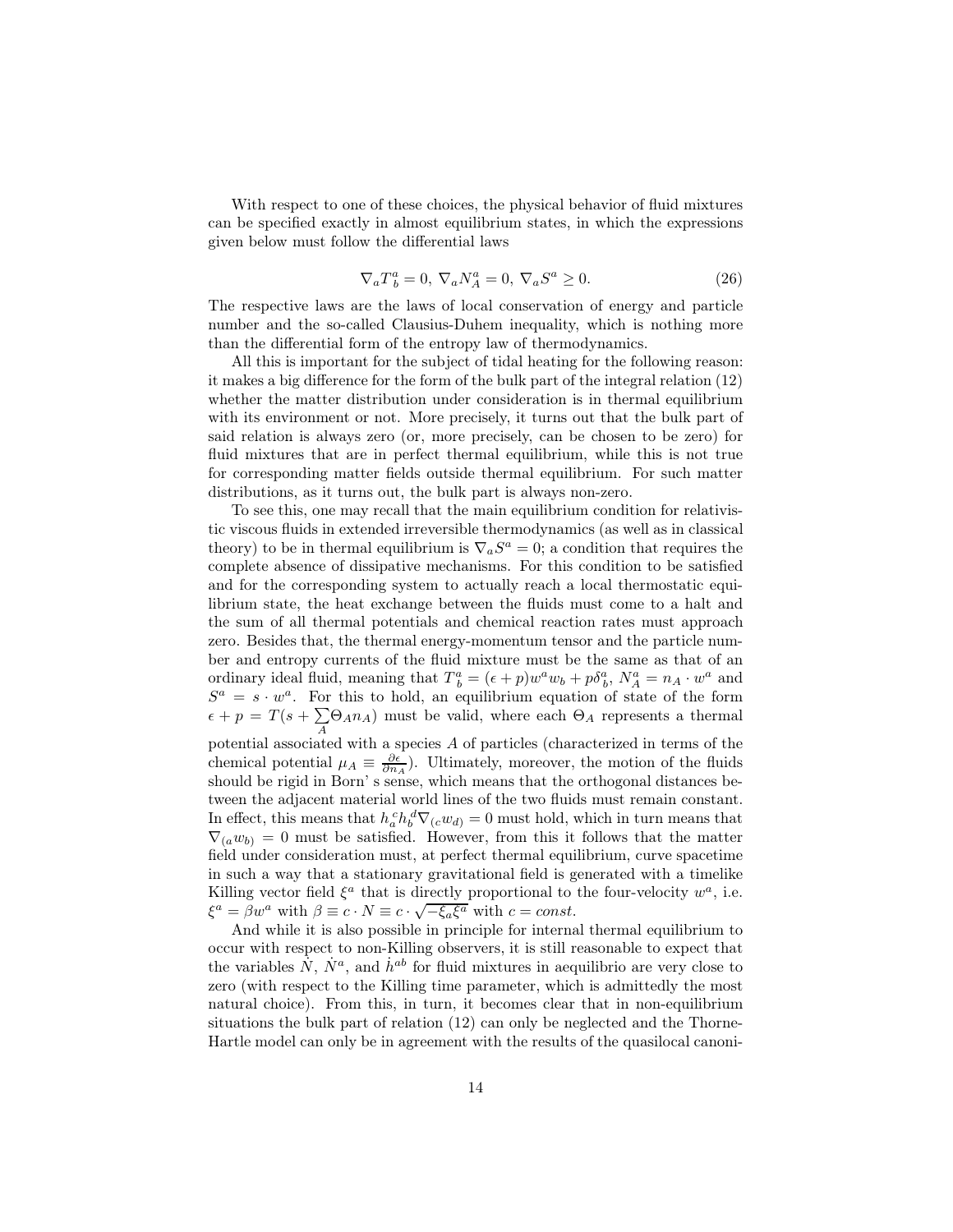cal framework of Brown and York if the 3+1-quantities  $\varepsilon$ ,  $p_a$ , and  $S_{ab}$  introduced in the previous section are all exactly or at least close to zero.

For quasilocal surfaces, which are located very far from the boundary of the spatially finite internal gravitational field of the matter distribution under consideration, one can safely assume that the mentioned quantities actually become zero and thus for weak gravitational fields the Thorne-Hartle approximation remains valid and leads to correct results. An important reason for this is that dissipative heating of small, weakly gravitating bodies (such as, for example, Jupiter's satellite Io) it can be expected that only small amounts of electromagentic radiation are emitted in the course of the tidal deformation process. However, for gravitational interactions of more massive objects, especially when a body is torn apart by tidal deformations or otherwise becomes unstable during the interaction period (with the consequence that not only the outer vacuum field of the body fluctuates, but also the inner field, which can lead to the emission of non-negligible amounts of electromagnetic radiation), this can no longer be expected to be true, implying that the Hartle-Thorne approximation can no longer be used and it becomes necessary to consider integral relation (12) instead of relation (23). For certain types of matter accumulations, the structural changes in the gravitational source may even cause mass-energy to flow out of the system at sometimes very high velocities (think of relativistic jet flows in accreting supermassive black holes). Such phenomena are typically expected when bodies merge with each other; an effect that, like tidal heating, is described in various places in the literature based on the linearized approximation of general relativity [\[1,](#page-17-8) [3,](#page-17-9) [9,](#page-17-10) [10,](#page-17-7) [12,](#page-18-12) [17,](#page-18-13) [26\]](#page-18-14).

Now, all this has an interesting consequence: the possibility of jointly measuring gravitational and electromagnetic radiation emitted during violent astrophysical events such as those described above suggests that the corrections calculated in the second part of the present work can lead to actual observable effects. More specifically, when considering relation (16), it becomes clear that if the Brown-York expression is to be a physically feasible candidate for gravitational mass-energy not only in theory, but also in reallife situations, there should be a shift in the total intensity when electromagnetic and gravitational radiation are emitted simultaneously from a gravitational matter source. This effect should then be measurable. Moreover, a comparable intensity shift should also occur when gravitoelectromagnetic effects are measured.

To illustrate this, the mass-energy inflow through the quasilocal surface of a spatially and temporally bounded gravitating system caused by gravitoelectromagnetic fields shall be calculated next. Using for this purpose a perturbative splitting of the metric of the form  $(24)$ , where the perturbation field  $e_{ab}$  is used to define the trace-reversed gravitaitonal potential  $\psi_{ab} = e_{ab} - \frac{1}{2} \eta_{ab} e$ , which is subject to the conditions  $\partial^a \psi_{ab} = 0$ ,  $|\psi_{00}| \gg |\psi_{jk}|$  and  $|\psi_{0i}| \gg |\psi_{jk}|$ , one finds that the linearized Einstein's equations reduce to the form

$$
\Box \psi_{ab} = 16\pi T_{ab}.\tag{27}
$$

Here, it can be assumed for simplicity's sake that  $T_{jk} = 0$  for  $j, k = 1, 2, 3$  and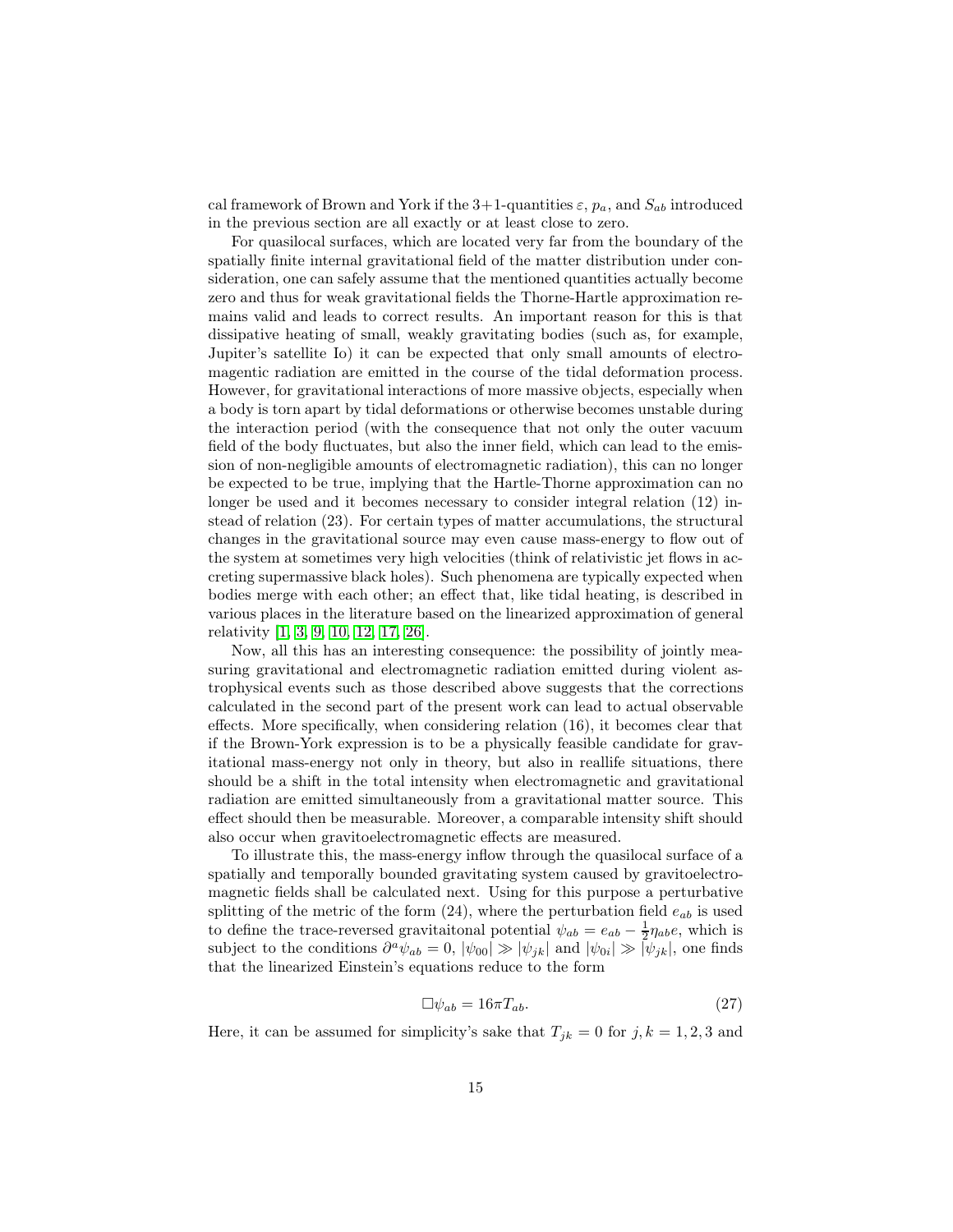therefore  $S_{ab}$  applies. Moreover, it can be assumed that  $s_{ab} = 0$ .

By defining next the fields  $\psi_{00}(x) \equiv 2\phi(x)$  and  $\psi_{0k}(x) \equiv 2A_k(x)$ , one finds that the linearized field equations read

$$
\Box \phi = 16\pi\varepsilon, \ \Box A_k = 16\pi p_k,\tag{28}
$$

where  $k = 1, 2, 3$  shall apply in the present context. The form of the solutions of these Poisson equations is

$$
\phi(t,\vec{x}) = \int \frac{\phi(t - |\vec{x} - \vec{y}|, \vec{y})}{|\vec{x} - \vec{y}|} d^4 y \tag{29}
$$

and

$$
\vec{A}(t,\vec{x}) = \int \frac{\vec{A}(t - |\vec{x} - \vec{y}|, \vec{y})}{|\vec{x} - \vec{y}|} d^4 y.
$$
\n(30)

The resulting line element of the metric reads

$$
ds^{2} = -(1 - 2\phi) dt^{2} - 4A_{k} dt dx^{k} + (1 + 2\phi) \delta_{jk} dx^{j} dx^{k}
$$
 (31)

in Cartesian coordinates. The solutions obtained can be used to define gravielectric and gravimagnetic field strengths  $\vec{\mathcal{E}} := \frac{1}{2}\vec{\nabla}\phi$  and  $\vec{\mathcal{B}} := \vec{\nabla} \times \vec{A}$ , which in turn can be used to set up the gravitoelectromagnetic pendants to the Maxwell equations and the Lorentz force law, i.e. the following set of relations

$$
\vec{\nabla}\vec{\mathcal{E}} = 4\pi\varepsilon\tag{32}
$$

$$
\vec{\nabla}\vec{\mathcal{B}} = 0\tag{33}
$$

$$
\vec{\nabla} \times \vec{\mathcal{E}} = -\partial_t \vec{\mathcal{B}} \tag{34}
$$

$$
\vec{\nabla} \times \vec{\mathcal{B}} = -4\pi \vec{p} + \partial_t \vec{\mathcal{E}} \tag{35}
$$

and

$$
\vec{F} = m\left(\vec{\mathcal{E}} + 4\vec{v} \times \vec{\mathcal{B}}\right),\tag{36}
$$

which have to be met for the sake of consistency.

By considering the fact that  $N = \sqrt{g^{tt}} = \sqrt{1 + 2\phi} \approx 1 + \phi$ , one finds by neglecting higher order terms that relation (12) takes the form

$$
\frac{dE}{dt} = \int_{\Sigma_t} (\dot{\phi}\varepsilon - p_k \dot{A}^k) \omega_h - \int_{\Omega_t} (\lambda \dot{\phi}e - j_k \dot{A}^k - \mathfrak{X}) \omega_q, \tag{37}
$$

where  $\varepsilon = \frac{1}{8\pi} \left( \vec{\mathcal{E}}^2 + \vec{\mathcal{B}}^2 \right)$  and  $p_k = \frac{1}{\pi} \epsilon_{kij} \mathcal{E}_i \mathcal{B}_j$  are the GEM energy current density and the GEM poynting vector and  $\mathcal{A}^b = q^b{}_c A^c$  is the vector potential on the quasilocal boundary surface. The crucial observation in this context is that the second corrective part  $\mathfrak{X}_2$  of the integrand  $\mathfrak{X}$  is different from zero. It reads

$$
\mathfrak{X}_2 = -\lambda \eta \left(1 + 2\phi\right) \varepsilon + \lambda^2 \eta \left(1 + 2\phi\right) p_k v^k + \lambda \eta \left(1 + \phi\right) p_k \mathcal{A}^k - \left(1 + 2\phi\right) p_k u^k. \tag{38}
$$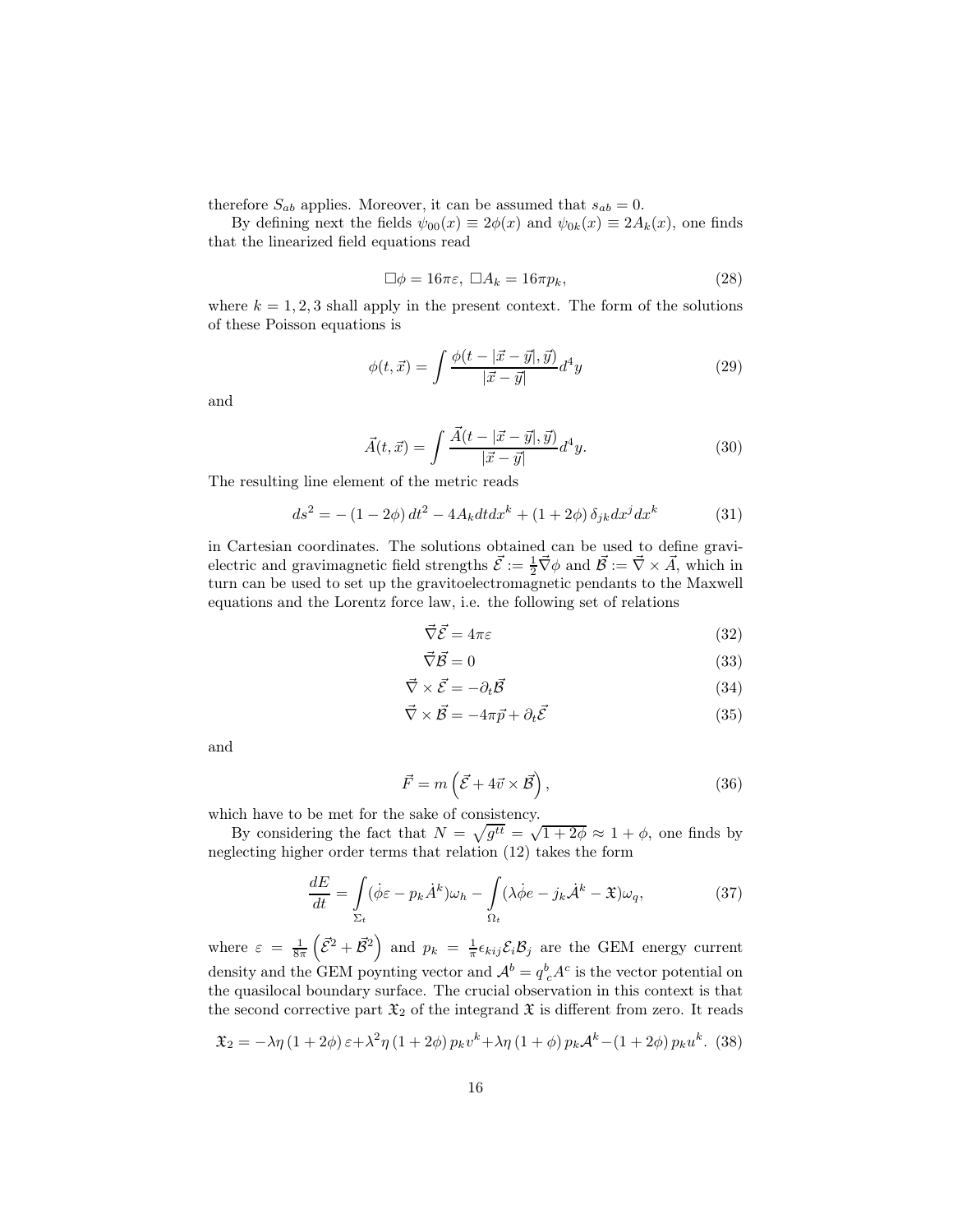Imagining now that the two-surface  $\Omega_t$  is a sphere at infinity, it becomes clear that the corresponding integral expression will also be different form zero, i.e R  $\int_{\Omega_t \equiv S_{\infty}} \mathfrak{X}_2 \omega_q \neq 0.$ 

From this, however, it now follows that the quasilocal treatment of gravitoelectromagnetic effects requires consideration of the corrections resulting from the time derivative of the Brown-York mass given in the second section of this paper. Similar corrections should also arise, as mentioned earlier, when gravitational and electromagnetic radiation from a strongly gravitating matter source are measured cooperatively, since also in such a case a non-vanishing bulk-toboundary energy inflow term should arise, and hence corrections to Einstein's quadrupole formula. The reason for this is that in both cases Einstein's field equations are satisfied for a non-vanishing matter source, which is why the correction terms resulting from the time derivative of the total quasilocal gravitational Hamiltonian cannot be neglected in either case.

From a practical point of view, the calculated corrections should manifest themselves in the form of a shift in the intensity of the measured radiation. It is therefore to be expected that the presence of a corresponding detectable intensity shift of incoming gravitational and electromagnetic radiation could provide a practical test of the utility and feasibility of the Brown-York expression as a reasonable candidate for the mass-energy of the gravitational field.

### Conclusion

In the present work, previous results by Booth and Creighton on quasilocal tidal heating were extended in that the mass-energy transfer through the quasilocal surface was calculated in a different manner, namely by varying the total gravitational Hamiltonian (bulk plus boundary parts) and not only the boundary part. As it turned out, all the results obtained are fully compatible with those of Booth's and Creighton's work if it is assumed that the vacuum field equations of the theory are satisfied (as the authors actually did in their work). If this is not the case, however, as was shown, correction terms corrections resulting from the time derivative of the Brown-York mass must be taken into account, one of which specifies how mass flows from the bulk into the boundary. To demonstrate the feasibility of the results obtained, their applicability to the geometric setting considered in Booth's and Creighton's work on quasilocal tidal heating was demonstrated in the third section of the work and a comparatively simple geometric example was treated, namely, the mass-energy inflow through the quasilocal surface of a spatially and temporally bounded gravitating system caused by gravitoelectromagnetic fields. This simple example was used to show that the matter content of a spatially and temporally bounded gravitating system can change with time such that mass-energy flows through the quasilocal surface and thereby escapes from the system. From this insight, it was concluded that the obtained results can be used to describe tidal deformation and tidal heating effects in more challenging physical situations, such as in the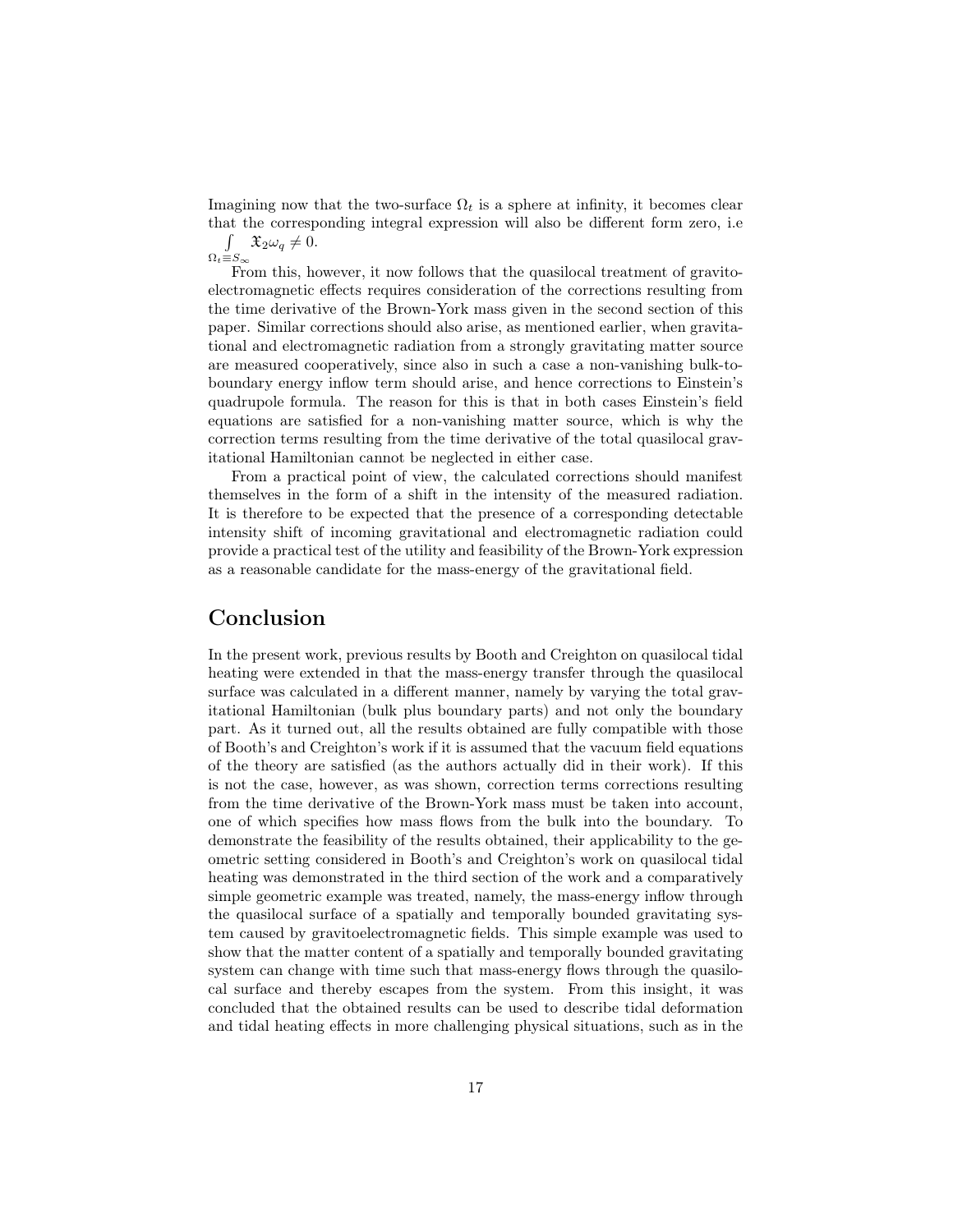description of accretion phenomena or merger processes in relativistic N-body systems.

#### Acknowledgements:

I want to greatly thank Ivan Booth for reading through and suggesting improvements to the first draft of the manuscript. I would also like to thank Friedrich Kupka for sharing his many insights into the phenomenology of astrophysics.

#### <span id="page-17-8"></span>References

- [1] Marek A Abramowicz and P Chris Fragile. Foundations of black hole accretion disk theory. Living Reviews in Relativity, 16(1):1–88, 2013.
- <span id="page-17-2"></span>[2] Richard Arnowitt, Stanley Deser, and Charles W Misner. Republication of: The dynamics of general relativity. General Relativity and Gravitation, 40(9):1997–2027, 2008.
- <span id="page-17-9"></span>[3] Luc Blanchet. Gravitational radiation from post-newtonian sources and inspiralling compact binaries. Living Reviews in Relativity, 17(1):1–187, 2014.
- <span id="page-17-4"></span>[4] Hermann Bondi, M Gr J Van der Burg, and AWK Metzner. Gravitational waves in general relativity, vii. waves from axi-symmetric isolated system. Proceedings of the Royal Society of London. Series A. Mathematical and Physical Sciences, 269(1336):21–52, 1962.
- <span id="page-17-6"></span>[5] IS Booth and RB Mann. Moving observers, nonorthogonal boundaries, and quasilocal energy. Physical Review D, 59(6):064021, 1999.
- <span id="page-17-0"></span>[6] Ivan S Booth and Jolien DE Creighton. Quasilocal calculation of tidal heating. Physical Review D, 62(6):067503, 2000.
- <span id="page-17-5"></span>[7] J David Brown, Stephen R Lau, James W York, et al. Energy of isolated systems at retarded times as the null limit of quasilocal energy. Physical Review D, 55(4):1977, 1997.
- <span id="page-17-3"></span>[8] J David Brown and James W York Jr. Quasilocal energy and conserved charges derived from the gravitational action. Physical Review D, 47(4):1407, 1993.
- <span id="page-17-10"></span>[9] Eric Burns. Neutron star mergers and how to study them. Living Reviews in Relativity, 23(1):1–177, 2020.
- <span id="page-17-7"></span>[10] Chia-Chen Chang, James M Nester, and Chiang-Mei Chen. Pseudotensors and quasilocal energy-momentum. Physical Review Letters, 83(10):1897, 1999.
- <span id="page-17-1"></span>[11] Marc Favata. Energy localization invariance of tidal work in general relativity. Physical Review D, 63(6):064013, 2001.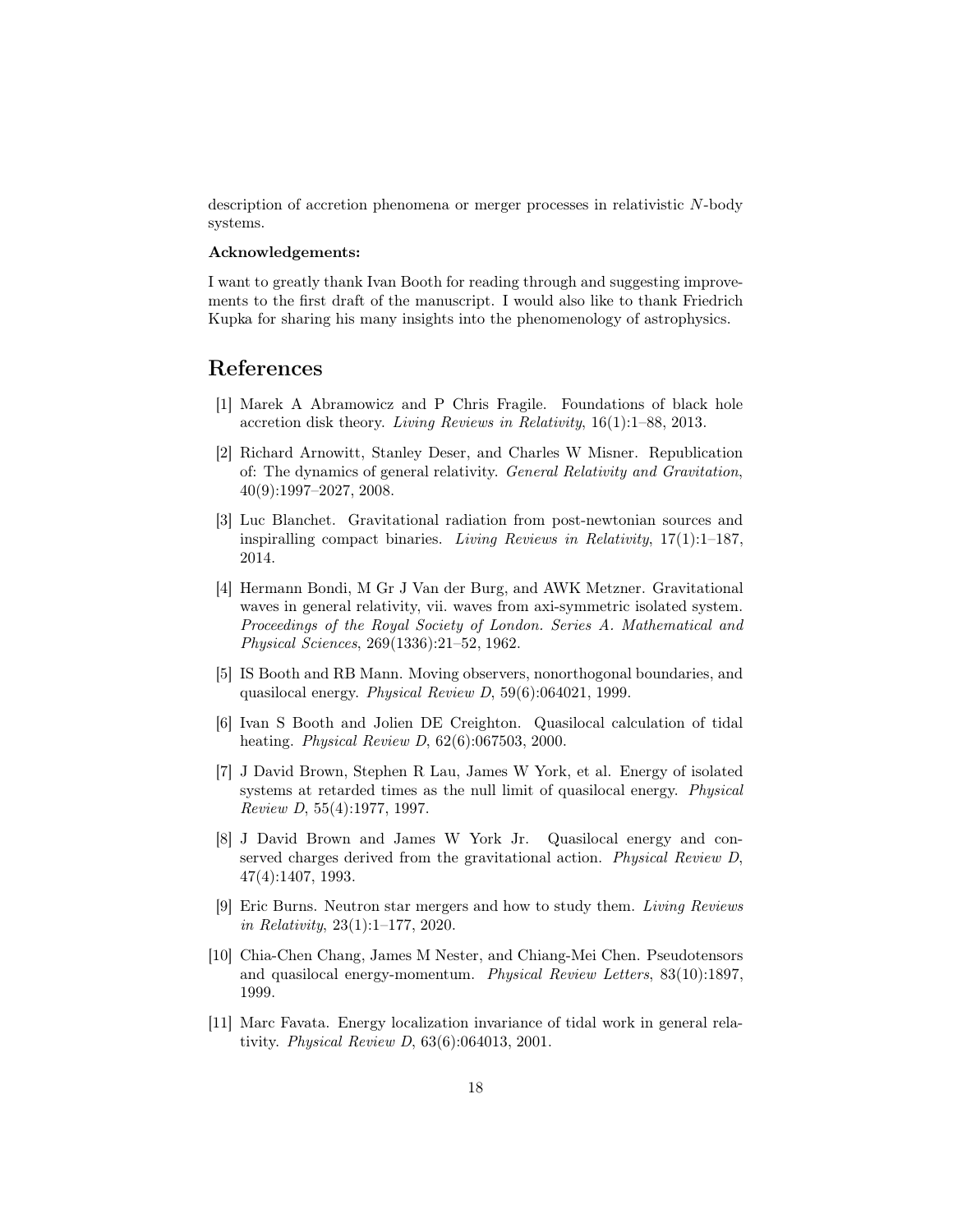- <span id="page-18-12"></span>[12] Ryan Hamerly and Yanbei Chen. Event horizon deformations in extreme mass-ratio black hole mergers. Physical Review D, 84(12):124015, 2011.
- <span id="page-18-4"></span>[13] James B Hartle and Kip S Thorne. Slowly rotating relativistic stars. ii. models for neutron stars and supermassive stars. The Astrophysical Journal, 153:807, 1968.
- <span id="page-18-3"></span>[14] Geoff Hayward. Gravitational action for spacetimes with nonsmooth boundaries. Physical Review D, 47(8):3275, 1993.
- <span id="page-18-7"></span><span id="page-18-6"></span>[15] William A Hiscock and Lee Lindblom. Stability and causality in dissipative relativistic fluids. Annals of Physics, 151(2):466–496, 1983.
- [16] William A Hiscock and Lee Lindblom. Generic instabilities in first-order dissipative relativistic fluid theories. Physical Review D, 31(4):725, 1985.
- <span id="page-18-13"></span>[17] Uzair Hussain and Ivan Booth. Deformation of horizons during a merger. Classical and Quantum Gravity, 35(1):015013, 2017.
- <span id="page-18-9"></span><span id="page-18-8"></span>[18] Werner Israel. Nonstationary irreversible thermodynamics: a causal relativistic theory. Annals of Physics, 100(1-2):310–331, 1976.
- [19] Werner Israel and John M Stewart. Transient relativistic thermodynamics and kinetic theory. Annals of Physics, 118(2):341–372, 1979.
- <span id="page-18-10"></span>[20] David Jou, Jose Casas-Vazquez, and Georgy Lebon. Extended irreversible thermodynamics revisited (1988-98). Reports on Progress in Physics, 62(7):1035, 1999.
- <span id="page-18-11"></span><span id="page-18-5"></span>[21] LD Landau and EM Lifshitz. Theoretical physics, vol. 6, fluid mechanics, 1987.
- [22] B Leaute. The energy-momentum gravitational pseudotensor and kerrschild metrics. General Relativity and Gravitation, 7(6):511–516, 1976.
- <span id="page-18-1"></span>[23] Robert B Mann, Donald Marolf, and Amitabh Virmani. Covariant counterterms and conserved charges in asymptotically flat spacetimes. Classical and quantum gravity, 23(22):6357, 2006.
- <span id="page-18-0"></span>[24] Patricia Purdue. Gauge invariance of general relativistic tidal heating. Physical Review D, 60(10):104054, 1999.
- <span id="page-18-2"></span>[25] Rainer K Sachs. Gravitational waves in general relativity viii. waves in asymptotically flat space-time. Proceedings of the Royal Society of London. Series A. Mathematical and Physical Sciences, 270(1340):103–126, 1962.
- <span id="page-18-14"></span>[26] Gerhard Schäfer and Piotr Jaranowski. Hamiltonian formulation of general relativity and post-newtonian dynamics of compact binaries. Living reviews in relativity,  $21(1):1-117$ ,  $2018$ .